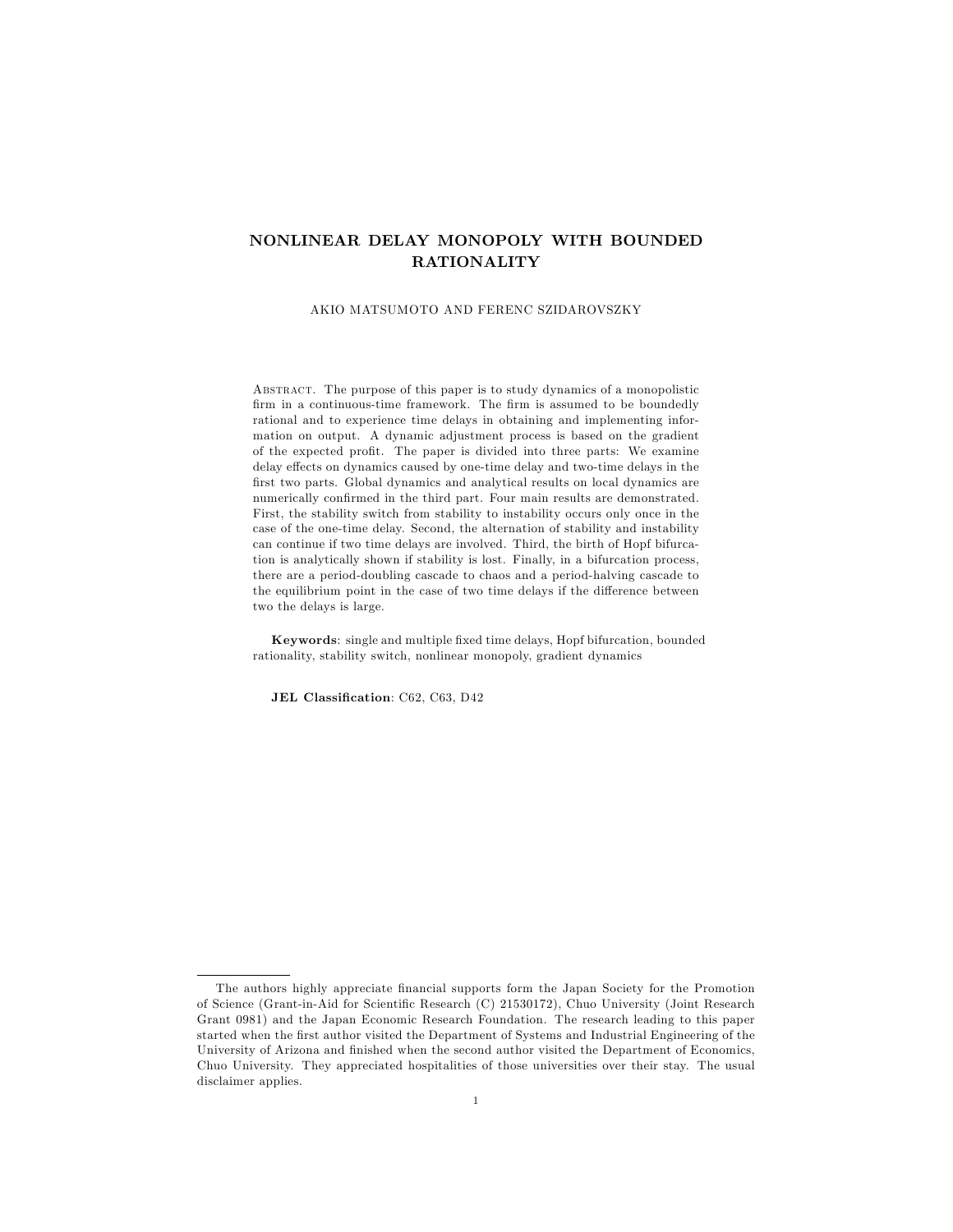#### 1. INTRODUCTION

Traditional monopoly market has a structure in which there is only one seller, called a monopolistic firm, and there are infinitely many small buyers whose behavior is described by the market demand function. Further, the firm is assumed to be rational in a sense that full information or knowledge on demand is available to it without any delays. As a result, it is enough for the firm to select either price or quantity (but not both) to maximize profit. Once one of price and quantity is chosen, then the other is automatically determined through demand. No matter which choice is made, it can jump to the same optimum point in one shot without any dynamic considerations. Full information is, thus, the most important to make an optimal decision and to realize it. However, at the same time, it is very difficult, expensive and time-consuming to obtain. In reality, the monopolistic firm has only limited information. In addition to full information, most existing studies also assume the availability of instantaneous information. This may be due to mathematical convenience and is against actual observations that a seller usually obtains price information and sales data with some delays and reacts cautiously. Getting closer to the real world and making the monopoly theory more convincing, we replace this extreme assumption with the more plausible behavior assumption in which full and instantaneous information is eliminated. First, it is assumed that the monopolistic firm knows only a few points on the demand. A natural consequence of this alternation is that the Örm is not able to move to the optimal point with one shot but gropes for it. Second, it is assumed that in revising the decisions, the firm experiences time delays inherent in phenomena like information and implementation delays. Such a firm is called *boundedly rational*. Therefore, we aim at studying a dynamic model of a boundedly rational monopolistic Örm in order to describe an adjusting process of optimal decisions with time delays.

In constructing dynamic economic models, the most common processes are based on either the gradients of the profit functions or the best replies of the economic agents. Time delays can be modeled in two different ways: fixed time delays and continuously distributed time delays. The choice of "time", continuous time or discrete time, remains matter for debate. Cournot oligopoly is frequently discussed in a discrete-time model with the best replies. In the case of the gradient method, we mention the works of Bischi and Naimzada (1999) and Bischi and Lamantia (2002) for discrete-time oligopoly dynamics without time delays. Recent developments on the oligopoly theory can be found in Bischi *et al.* (2010) which contains models with both discrete and continuous time scales. Concerning discrete-time monopoly dynamics, we mention Puu (2003) and Naimzada (2011). The former assumes bounded rationality and shows that the monopolistic Örm behaves in an erratic way. The latter exhibits that a fixed delay dynamics of the monopoly with bounded rationality can be described by the well-known logistic equation when the firm takes a learning activity of revising decisions.

In recent years it has been recognized in continuous-time economic dynamics that a delay differential equation is useful to describe the periodic and aperiodic behavior of economic variables. Howroyd and Russel (1984) detect the stability conditions of delay output adjustment processes in a general  $N$ -firm oligopoly with fixed time delays. On the other hand, Chiarella and Khomin (1996) and Chiarella and Szidarovszky (2001) examine delay differential oligopolies with best replies by using continuously distributed time delays. Furthermore, BÈlair and Mackey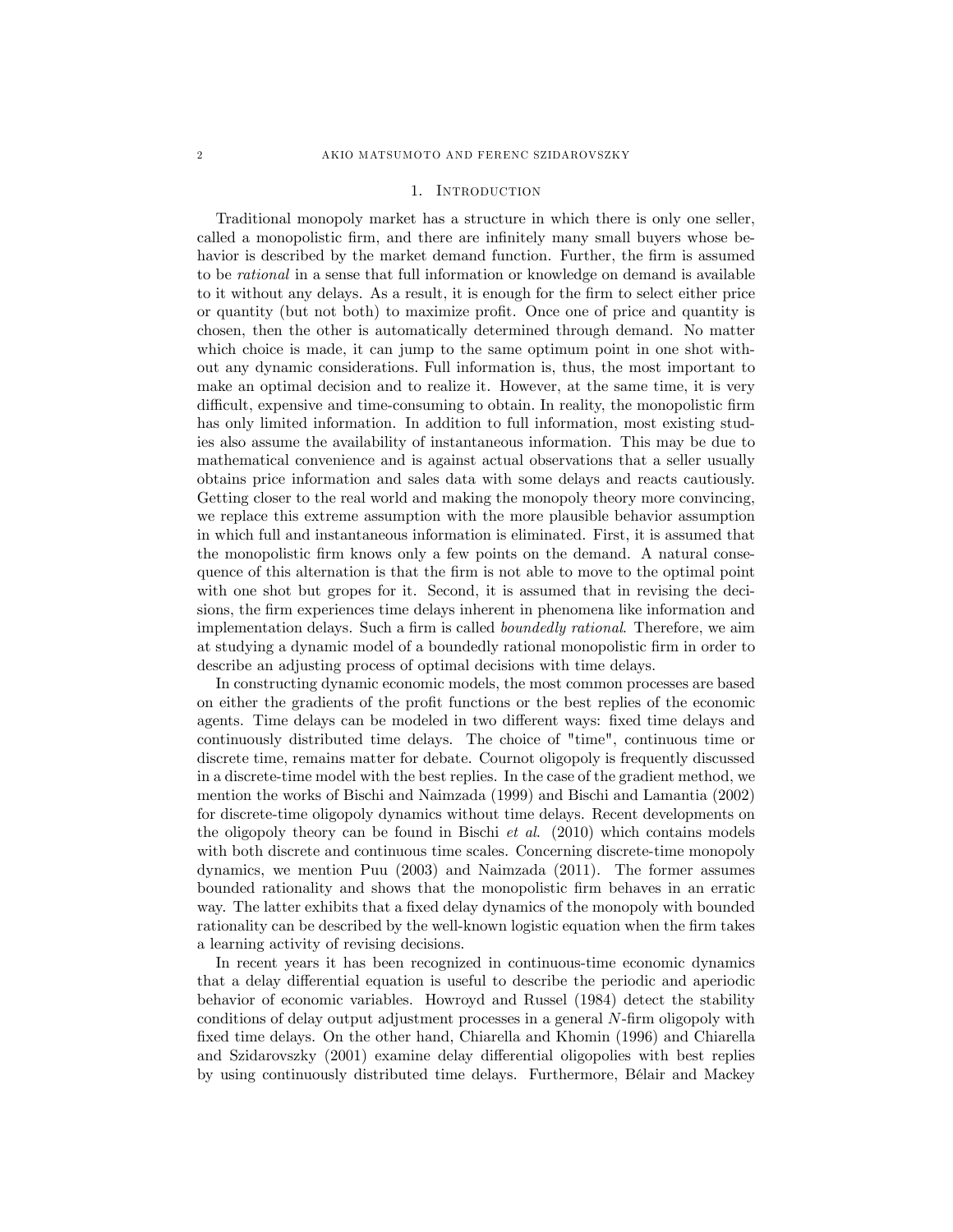(1989) develop a model of price adjustment with production delays, Invernizzi and Medio (1991) investigate various economic models with continuously distributed delays and confirm analytically as well as numerically the conditions for chaotic solution. Recently, Matsumoto (2009) reconstructs Goodwin's accelerator model as a delay neutral differential equation and makes it clear that multiple limit cycles coexist whereas Matsumoto and Szidarovszky (2011a) introduce a fixed delay in production and a mound-shaped production function into the neoclassical onesector growth model and show the birth of complex dynamics. With the infinite dimensionality created by a fixed-time delay, even a single first-order equation is transformed into an equation with a sufficient number of degrees of freedom to permit the occurrence of complex dynamics involving chaotic phenomena. This finding indicates that fixed-time delay models of a dynamic economy may explain various complex dynamic behavior of the economic variables. In addition to this, dynamics of a delay differential monopoly with the gradient method has not yet been revealed in the existing literature. Therefore, in this study, we draw our attention to dynamics of a continuous-time and fixed-delay monopoly under a circumstance where a firm is boundedly rational and uses the gradient of the expected profit to revise its output decision.

The paper is organized as follows. Section 2 constructs a basic monopoly model with linear price and cost functions and then introduces time delay; single time delay in the first part and multiple time delays in the second part. Local stability conditions are derived and the birth of a Hopf bifurcation is studied. Section 3 performs numerical simulations to confirm global behavior of a unstable monopoly equilibrium. Section 4 concludes the paper.

#### 2. Delay Monopoly

Consider optimal behavior of a boundedly rational monopolistic firm which produces output  $q$  with marginal cost  $c$ . The price function is linear

$$
f(q) = a - bq, \ a, \ b > 0.
$$

We confine attention to a situation where the firm can estimate the derivative of the expected profit by using actual prices and demands it received in the past, although it does not know the price function and does not even know that it is linear. The estimated derivative at a value  $q^e$  of output is assumed to be

$$
\frac{d\pi^e}{dq^e} = a - c - 2bq^e.
$$

So the approximating gradient dynamics is

(2.1) 
$$
\dot{q} = \alpha(q) \frac{d\pi^e}{dq^e}
$$

where  $\alpha(q)$  is an adjustment function and the dot over a variable means a time derivative. In constructing best response dynamics, global information is required about the profit function, however, in applying gradient dynamics, only local information is needed. We make the familiar assumption that the adjustment function is linear in output:

**Assumption 1.:**  $\alpha(q) = \alpha q$  with  $\alpha > 0$ .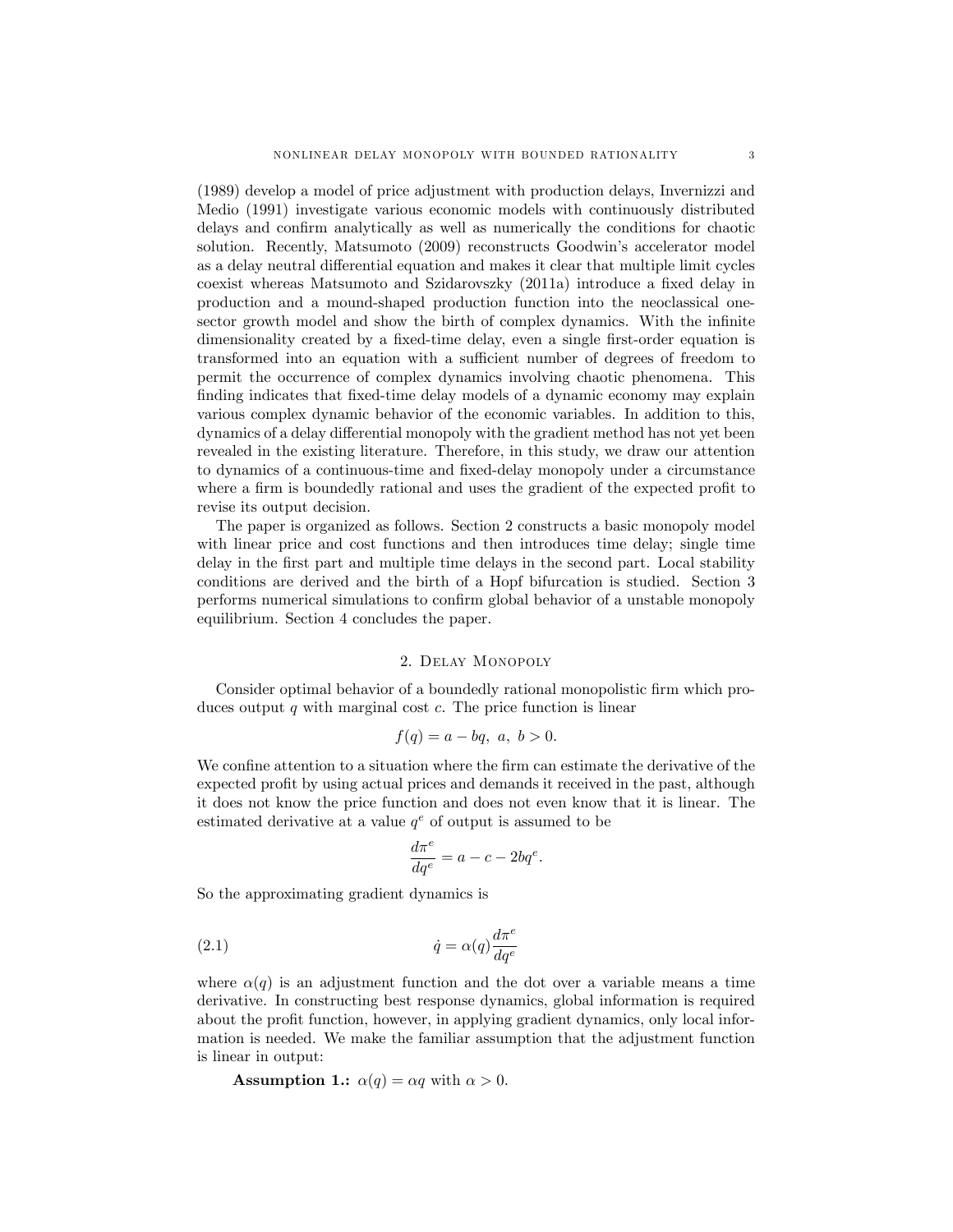The gradient dynamics under Assumption 1 with an expected output is presented by

(2.2) 
$$
\dot{q}(t) = \alpha q(t) \left[ a - c - 2bq^{e}(t) \right]
$$

where t denotes a point of continuous time.

2.1. Single Fixed-Delay. Dynamics depends on the formation of expectations. We start with a simple case in which at time  $t$ , the firm forms its expected demand to be equal to realized demand at time  $t - \tau$ ,  $\tau > 0$ . Since it can be supposed that the actual output produced at time  $t - \tau$  is equal to relaized demand at the same time, the expected demand is given in terms of output:

Assumption 2:  $q^e(t) = q(t - \tau)$ .

Replacing  $q^e(t)$  in equation (2.2) with  $q(t-\tau)$ , we obtain the output adjustment process as a nonlinear differential equation with one fixed-time delay:

(2.3) 
$$
\dot{q}(t) = \alpha q(t) [a - c - 2bq(t - \tau)].
$$

Equation (2.3) has two stationary points; a trivial point  $q(t) = 0$  and a nontrivial point

$$
q^M = \frac{a-c}{2b}
$$

where  $a > c$  is assumed to ensure a positive stationary output. We may call  $q^M$  a monopoly equilibrium.

Our first concern is upon local stability of  $q^M$ . For this purpose, we analyze the linearized version of (2.3) about the monopoly equilibrium. Linearization and introduction of the new variable  $x(t) = q(t) - q^M$  reduce equation (2.3) to

(2.4) 
$$
\dot{x}(t) = -\gamma x(t-\tau) \text{ with } \gamma = \alpha(a-c) > 0,
$$

which has the zero-solution,  $x(t) = 0$  (or  $q(t) = q^M$ ) for all  $t \geq 0$ . If there is no time delay,  $\tau = 0$ , then equation (2.4) becomes an ordinary differential equation and has a stable solution,  $x_0e^{-\gamma t}$ , where  $x_0$  is an initial point. If there is a positive time delay,  $\tau > 0$ , then equation (2.4) becomes a linear delay differential equation where initial data are given by a continuous function defined for  $-\tau \leq t \leq 0$ . It is impossible to derive an explicit solution even though the equation seems to be simple. In spite of this inconvenience, it is possible to analyze qualitative aspects of the solution in the following way. Substituting the exponential solution  $x(t) = x_0 e^{\lambda t}$ into (2.4) yields the following characteristic equation associated with the linearized delay equation:

$$
\lambda + \gamma e^{-\lambda \tau} = 0.
$$

The sufficient condition for local asymptotical stability of the zero-solution is that the real parts of the eigenvalues are negative.

The characteristic equation is a function of  $\tau$  and so are its roots. It is seen that the zero solution is asymptotically stable for  $\tau = 0$ . By continuity we expect that it remains asymptotically stable with small values of  $\tau$ . Equation (2.5) implies that the real roots are at the intersection of an exponential curve (i.e.,  $e^{-\lambda \tau}$ ) and a negative-sloping straight line (i.e.,  $-\lambda/\gamma$ ). We have two real roots, one real root or no real root, depending on the value of  $\tau$ . It can be shown that the line is tangent to the curve at  $\tau \gamma = 1/e$ . For  $\tau$  satisfying the tangency condition, equation (2.5) generates a unique negative root. Further increases of  $\tau$ , *ceteris paribus*, may change the zero real part of  $\lambda$  to positive making the system unstable. Such phenomena is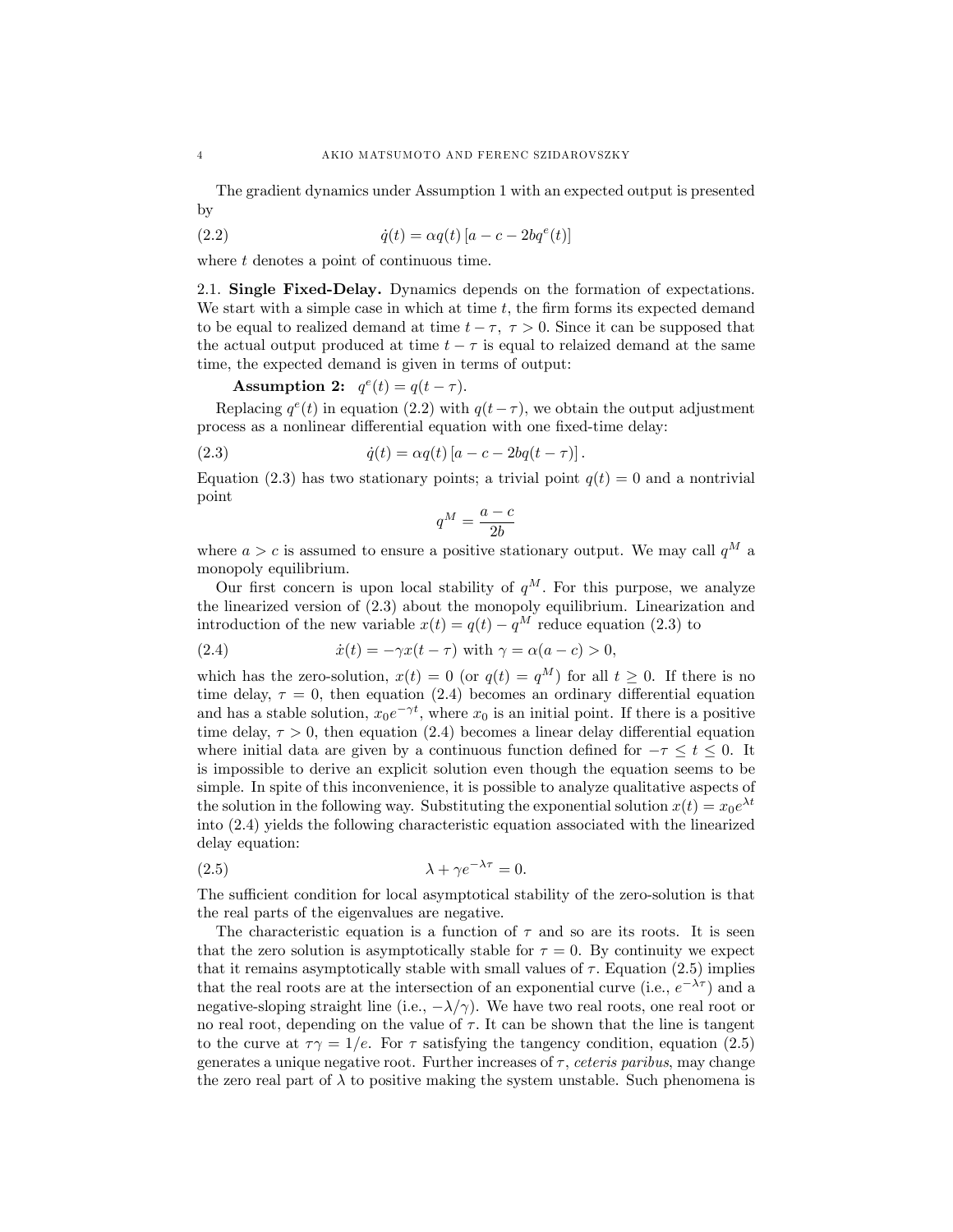referred to as a *stability switch*. In order to understand the stability switch of  $(2.4)$ , it is crucial to determine a threshold value  $\tau = \tau^*$  at which the real parts of the complex roots of (2.5) are zero and their derivatives are positive. We then assume, without loss of generality, that  $\lambda = iv, v > 0$ , is a root of (2.5) for  $\tau = \tau^*$ . In order to hold equation (2.5) under  $v > 0$ , the real and imaginary parts must satisfy the followings:

$$
\gamma \cos \upsilon \tau = 0
$$

and

$$
v - \gamma \sin v\tau = 0.
$$

Adding up the squares of both equations yields  $v^2 = \gamma^2$  from which we obtain

$$
v=\gamma.
$$

The necessary and sufficient conditions for the existence of a pair of purely imaginary roots are

$$
\cos v\tau = 0
$$

and

$$
\sin \upsilon \tau = \frac{\upsilon}{\gamma} = 1
$$

from which we have infinitely many solutions,

(2.6) 
$$
\tau = \frac{1}{\gamma} \left( \frac{\pi}{2} + 2n\pi \right), \ n = 0, 1, 2, ...
$$

The real parts of the roots are zero for  $\tau$  satisfying (2.6). We now detect the stability switch at which the equilibrium loses stability. Since  $\lambda$  is a function of delay  $\tau$ , we need the minimum solution of  $\tau$  for which a derivative of  $\lambda(\tau)$  is positive. By selecting  $\tau$  as the bifurcation parameter and differentiating the characteristic equation (2.5) with respect to  $\tau$  yield

$$
(1 - \gamma \tau e^{-\lambda \tau}) \frac{d\lambda}{d\tau} = \gamma \lambda e^{-\lambda \tau}.
$$

which is reduced to

$$
\left(\frac{d\lambda}{d\tau}\right)^{-1} = \frac{1-\gamma\tau e^{-\lambda\tau}}{\gamma\lambda e^{-\lambda\tau}}.
$$

Obtaining  $e^{-\lambda \tau} = -\lambda/\gamma$  from (2.5) and substituting it into the last equation, we can show that the real parts are positively sensitive to a change in  $\tau$ ,

$$
\text{Re}\left[\left.\left(\frac{d\lambda}{d\tau}\right)^{-1}\right|_{\lambda=i\nu}\right]=\frac{1}{\upsilon^2}>0 \text{ or } \left.\frac{d(\text{Re}\,\lambda)}{d\tau}\right|_{\lambda=i\nu}>0.
$$

This inequality implies that all roots that cross the imaginary axis at  $iv$  cross from left to right as  $\tau$  increases. Matsumoto and Szidarovszky (2011b) demonstrate that stability switch does not occur for any  $\tau > \pi/(2\gamma)$  given in (2.6), although the real parts are zero and their derivatives with respect to  $\tau$  are non-zero. Hence the threshold value of  $\tau$  is

$$
\tau^*=\frac{\pi}{2\gamma}
$$

This result is summarized as follows: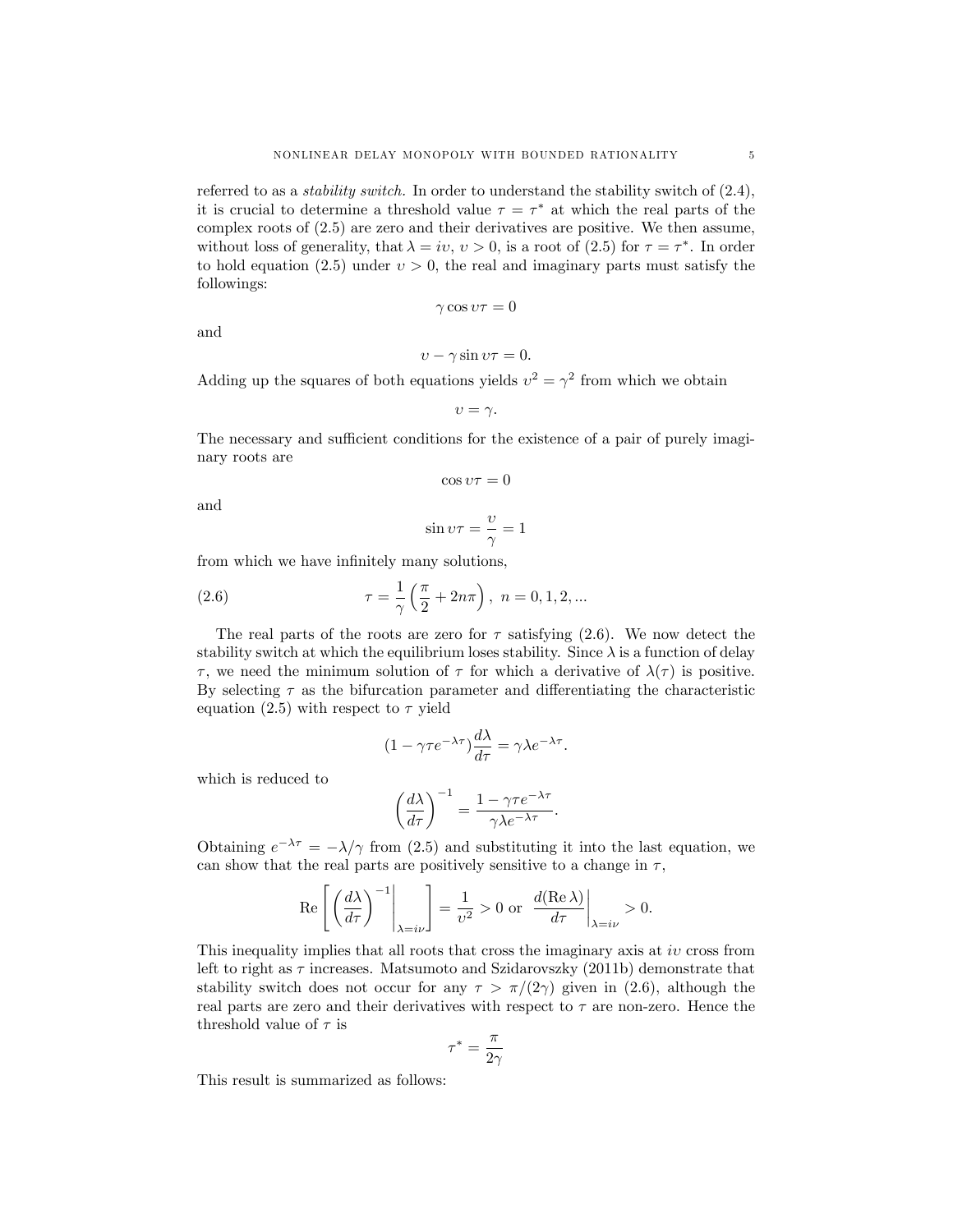**Theorem 1.** The delay output adjustment process (2.3) has a threshold value  $\tau^*$ of delay: The monopoly equilibrium is locally asymptotically stable for  $0 < \tau < \tau^*$ , locally unstable for  $\tau > \tau^*$  and undergoes a Hopf bifurcation at  $\tau = \tau^*$  where  $\tau^*$  is defined by

$$
\tau^* = \frac{\pi}{2\alpha(a-c)}.
$$

Theorem 1 is visualized in Figure  $1(A)$  where the higher hyperbolic downward sloping curve is the locus of  $\tau \gamma = \pi/2$  and the lower hyperbolic curve is the locus of  $\pi\gamma = 1/e$ . The latter curve is a partition curve between the real roots and the complex roots. The former curve is the stability switch curve that divides the first quadrant of the the  $(\gamma, \tau)$  plane into two regions: the gray region in which the monopoly equilibrium is locally stable and the white region in which it is locally unstable. Although local stability (instability) implies global stability (instability) in a linear model, this is not necessarily a case in nonlinear dynamic system such as  $(2.3)^1$ . To observe global behavior of the unstable equilibrium, we perform numerical simulations. Taking  $\alpha = 1/2, a = 3, c = 1, b = 1$  and  $\gamma = 1$ , we select four parametric combinations of  $(\gamma, \tau)$  indicated by the black points along the vertical line at  $\gamma = 1$  in the white region of Figure 1(A). Corresponding dynamics are described by limit cycles with different amplitudes as shown in Figure  $1(B)$ . It can be seen that the amplitude becomes larger as the delay becomes longer.



Figure 1. Dynamics with one delay

2.2. Multiple Fixed-Delays. We next examine stability of the monopoly equilibrium when the estimate of the price function is based on a weighted average of past estimates at two different times,  $t - \tau_1 > 0$  and  $t - \tau_2 > 0$ , which is the same as estimating the derivative of the price function with a linear combination of two

<sup>&</sup>lt;sup>1</sup>Using a logistic single species population model, which is essentially the same as the delay monopoly model (2.3), Wright (1955) shows global stability under the condition of  $\tau < 3/2\gamma$  and presumes that his method can be used to extend the global result to  $\tau < 2\pi/\gamma$ . However this conjecture still remains open.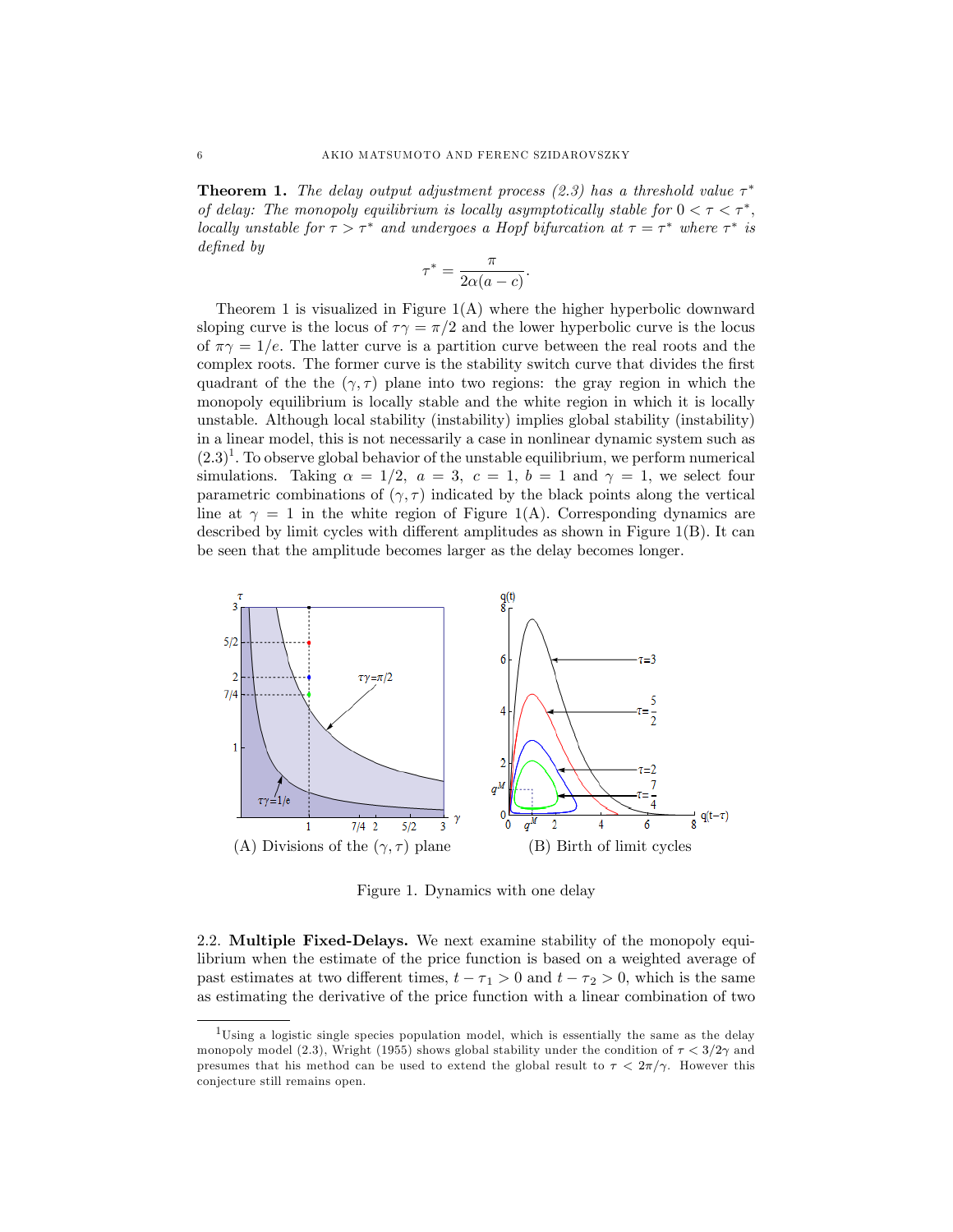past output values. Similarly to the case of a single Öxed delay we have now the following assumption:

**Assumption 3:** 
$$
q^e(t) = \omega q(t - \tau_1) + (1 - \omega)q(t - \tau_2)
$$
 with  $0 < \omega < 1$ .

Replacing  $q^e(t)$  in equation (2.2) with this weighted average, we obtain the output adjustment process as a differential equation with two fixed-time delays,

(2.7) 
$$
\dot{q}(t) = \alpha q(t) [a - c - 2b(\omega q(t - \tau_1) + (1 - \omega)q(t - \tau_2))].
$$

Notice that  $q^M$  is also a positive stationary state of (2.7). As in the single delay case, we first analyze local stability of  $q^M$ . Linearizing equation (2.7) in a neighborhood of the stationary point and using  $x(t) = q(t) - \tilde{q}^M$  yield a linear delay equation,

(2.8) 
$$
\dot{x}(t) = -\gamma[\omega x(t-\tau_1) + (1-\omega)x(t-\tau_2)].
$$

Looking for a solution  $x(t) = x_0 e^{\lambda t}$  presents the characteristic equation

$$
\lambda + \gamma \omega e^{-\lambda \tau_1} + \gamma (1 - \omega) e^{-\lambda \tau_2} = 0.
$$

For notational simplicity, let

$$
\bar{\lambda} = \frac{\lambda}{\gamma}, \ \gamma_1 = \gamma \tau_1 \text{ and } \gamma_2 = \gamma \tau_2
$$

which lead to the simplified form,

$$
\bar{\lambda} + \omega e^{-\bar{\lambda}\gamma_1} + (1 - \omega)e^{-\bar{\lambda}\gamma_2} = 0.
$$

Dropping the bar from  $\bar{\lambda}$ , we obtain the normalized characteristic equation,<sup>2</sup>

(2.9) 
$$
\lambda + \omega e^{-\lambda \gamma_1} + (1 - \omega)e^{-\lambda \gamma_2} = 0.
$$

When  $\gamma_1 = \gamma_2$ , equation (2.9) is reduced to equation (2.5). Thus  $\gamma_1 \neq \gamma_2$  is assumed henceforth. Three cases are identified: (1)  $\omega > 1/2$ , (2)  $\omega = 1/2$  and (3)  $\omega < 1/2$ . Since the first and third cases are symmetric, we confine attention to the case of  $\omega \geq 1/2$ .

We construct the loci of  $(\gamma_1, \gamma_2)$  on which the real part of an eigenvalue is zero. We thus assume that  $\lambda = iv$  with  $v > 0$  is a root of equation (2.9) satisfying

(2.10) 
$$
iv + \omega e^{-iv\gamma_1} + (1 - \omega)e^{-iv\gamma_2} = 0.
$$

Real and imaginary parts are

(2.11) 
$$
\omega \cos(\upsilon \gamma_1) + (1 - \omega) \cos(\upsilon \gamma_2) = 0
$$

and

(2.12) 
$$
v - \omega \sin(v\gamma_1) - (1 - \omega)\sin(v\gamma_2) = 0.
$$

<sup>2</sup>Suppose that the characteristic equation is

$$
\lambda + \gamma Ae^{-\lambda \tau_1} + \gamma Be^{-\lambda \tau_2} = 0
$$

where the weights A and B are positive constants and  $A + B \neq 1$ . Dividing it by  $\gamma(A + B)$  yields

$$
\frac{\lambda}{\gamma(A+B)} + \gamma \frac{A}{\gamma(A+B)} e^{-\lambda \tau_1} + \gamma \frac{B}{\gamma(A+B)} e^{-\lambda \tau_2} = 0.
$$
  

$$
\bar{\lambda} = \frac{\lambda}{\gamma(A+B)}, \ \gamma_i = (A+B)\gamma \tau_i, \ \omega = \frac{A}{A+B},
$$

Let

then the resultant characteristic equation has essentially the same form as the one in 
$$
(2.9)
$$
.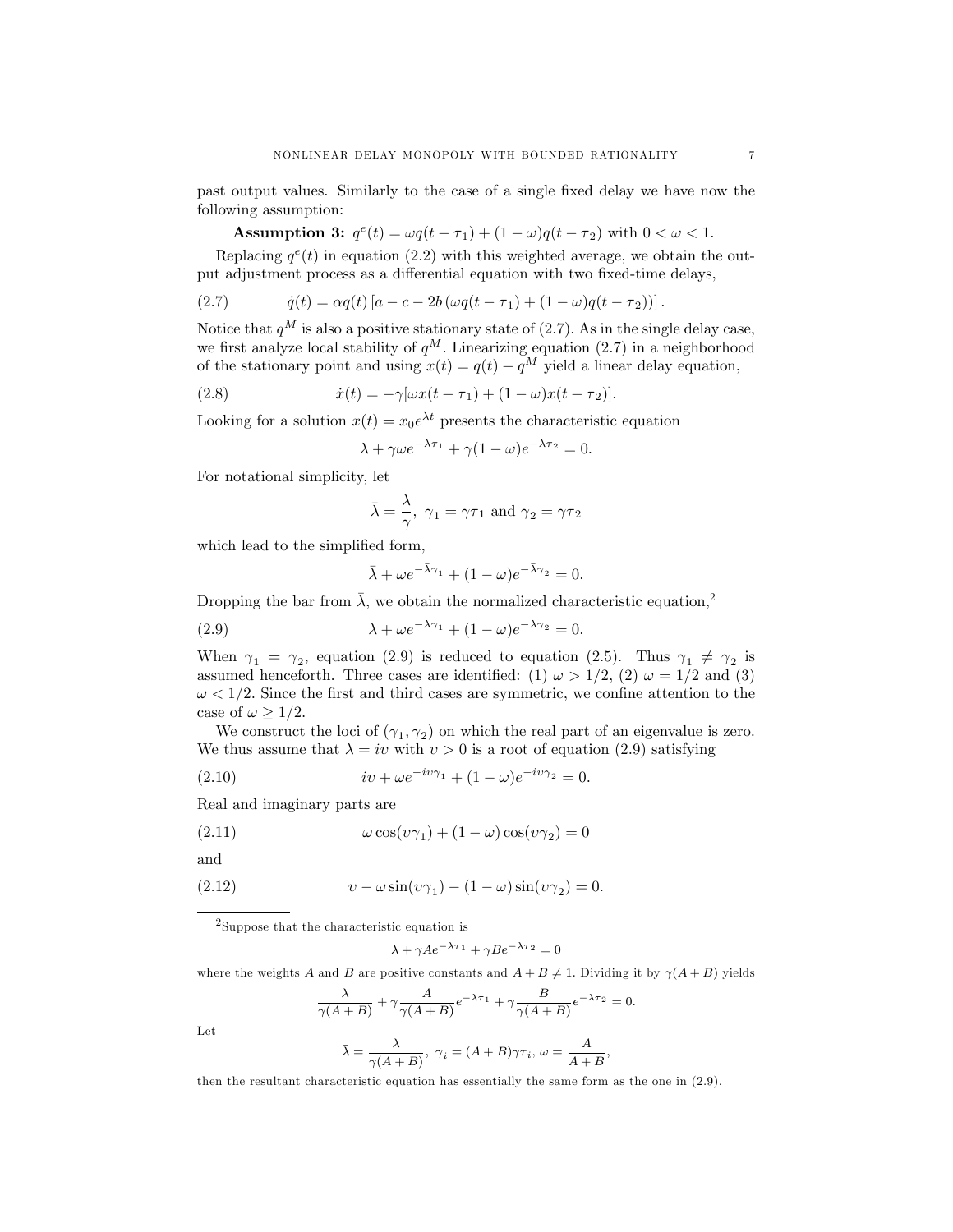When the real part of an eigenvalue changes sign, then the corresponding point  $(\gamma_1, \gamma_2)$  has to be on the loci satisfying (2.11) and (2.12). Then we call it a stabilityswitch curve. As derived in Appendix I, it consists of the two segments, one segment is denoted by  $L_1(k, n)$  and the other by  $L_2(k, n)$  for each  $k, n \in \mathbb{N}$ :

(2.13) 
$$
L_1(k,n): \begin{cases} \gamma_1 = \frac{1}{v} \left( \sin^{-1} \left[ \frac{v^2 + 2\omega - 1}{2v\omega} \right] + 2k\pi \right) \\ \gamma_2 = \frac{1}{v} \left( \pi - \sin^{-1} \left[ \frac{v^2 - 2\omega + 1}{2v(1 - \omega)} \right] + 2n\pi \right) \end{cases}
$$

and

(2.14) 
$$
L_2(k,n): \begin{cases} \gamma_1 = \frac{1}{\upsilon} \left( \pi - \sin^{-1} \left[ \frac{\upsilon^2 + 2\omega - 1}{2\upsilon \omega} \right] + 2k\pi \right) \\ \gamma_2 = \frac{1}{\upsilon} \left( \sin^{-1} \left[ \frac{\upsilon^2 - 2\omega + 1}{2\upsilon(1 - \omega)} \right] + 2n\pi \right) \end{cases}
$$

Specifying the value of  $\omega$ , we examine the shapes of  $L_1(k, n)$  and  $L_2(k, n)$ .

# Asymmetric weights:  $\omega > \frac{1}{2}$  $\frac{1}{2}$ :

Using equations (2.13) and (2.14), we can compute the starting point  $(\gamma_1^s, \gamma_2^s)$ and the end point  $(\gamma_1^e, \gamma_2^e)$  of  $L_1(k, n)$ :

$$
\gamma_1^s = \frac{1}{2\omega - 1} \left( \frac{\pi}{2} + 2k\pi \right) \text{ and } \gamma_2^s = \frac{1}{2\omega - 1} \left( \frac{3\pi}{2} + 2n\pi \right),
$$
  

$$
\gamma_1^e = \frac{\pi}{2} + 2k\pi \text{ and } \gamma_2^e = \frac{\pi}{2} + 2n\pi,
$$

and the starting point  $(\gamma_1^S, \gamma_2^S)$  and the end point  $(\gamma_1^E, \gamma_2^E)$  of  $L_2(k, n)$  are

$$
\gamma_1^S = \frac{1}{2\omega - 1} \left( \frac{\pi}{2} + 2k\pi \right) \text{ and } \gamma_2^S = \frac{1}{2\omega - 1} \left( -\frac{\pi}{2} + 2n\pi \right),
$$
  

$$
\gamma_1^E = \frac{\pi}{2} + 2k\pi \text{ and } \gamma_2^E = \frac{\pi}{2} + 2n\pi.
$$

Notice that  $\gamma_2^S$  is infeasible at  $n = 0$ . Since  $\gamma_2 = 0$  for  $v = \sqrt{2\omega - 1}$ , only the segment of  $L_2(0,0)$  between  $\sqrt{2\omega - 1}$  and 1 is feasible. Notice also that  $(\gamma_1^e, \gamma_2^e)$  =  $(\gamma_1^E, \gamma_2^E)$  and  $(\gamma_1^s, \gamma_2^s) = (\gamma_1^S, \gamma_2^S + 2\pi/(2\omega - 1))$  with fixed k. The first equality implies that  $L_1(k, n)$  and  $L_2(k, n)$  have the same end point while the second equality indicates that the starting point of  $L_1(k,n)$  is the same as that of  $L_2(k,n+1)$ . Therefore the  $L_1(k,n)$  and  $L_2(k,n)$  segments form a continuous curve with  $n=$  $0, 1, 2...$  It can be confirmed that both segments shift upward as n increases with given  $k$  and rightward as  $k$  increases with given  $n$ . We summarize these properties of  $L_1(k,n)$  and  $L_2(k,n)$  as follows:

**Proposition 1.** (1) Given k and n, the end point of  $L_1(k,n)$  is the same as the end point of  $L_2(k, n)$  while the starting point of  $L_1(k, n)$  is the same as the starting point of  $L_2(k, n+1)$ . (2) The loci shift upward if n increases and k is fixed whereas it shifts rightward if  $k$  increases and  $n$  is fixed.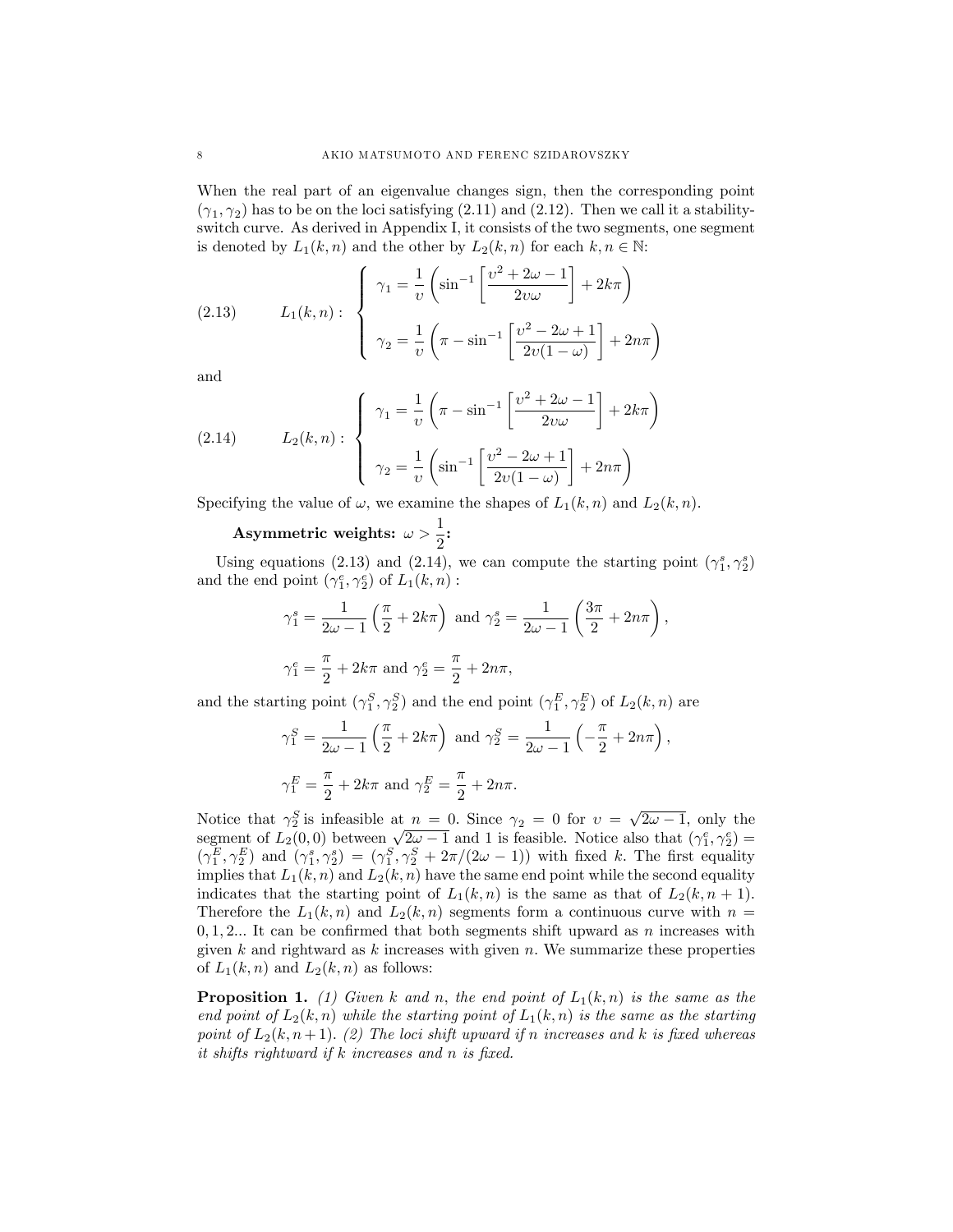The monotonicity of the loci,  $L_1(k,n)$  and  $L_2(k,n)$ , as well as their extreme (minimum and maximum) values can be examined based on the derivatives  $\partial \gamma_1 / \partial v$ and  $\partial \gamma_2/\partial v$ , which are presented in Appendix II. It is derived there that for  $j = 1, 2$ ,

$$
sign\left[\left.\frac{\partial \gamma_1}{\partial v}\right|_{L_j(k,n)}\right] = -sign\left[v\gamma_1 + tan(v\gamma_2)\right]
$$

and

$$
sign\left[\left.\frac{\partial \gamma_2}{\partial \upsilon}\right|_{L_j(k,n)}\right]=-sign\left[\upsilon\gamma_2+\tan(\upsilon\gamma_1)\right]
$$

In order to simplify further discussions we change the coordinates  $(\gamma_1, \gamma_2)$  to  $(v\gamma_1, v\gamma_2)$ to get the transformed segments:

$$
\ell_1(k,n): \begin{cases} \nu \gamma_1 = \sin^{-1} \left[ \frac{\nu^2 + 2\omega - 1}{2\nu\omega} \right] + 2k\pi \\ \nu \gamma_2 = \pi - \sin^{-1} \left[ \frac{\nu^2 - 2\omega + 1}{2\nu(1 - \omega)} \right] + 2n\pi \end{cases}
$$

and

$$
\ell_2(k,n): \begin{cases} \nu\gamma_1 = \pi - \sin^{-1}\left[\frac{\nu^2 + 2\omega - 1}{2\nu\omega}\right] + 2k\pi \\ \nu\gamma_2 = \sin^{-1}\left[\frac{\nu^2 - 2\omega + 1}{2\nu(1 - \omega)}\right] + 2n\pi \end{cases}
$$

They also form continuous curves with fixed k for  $n = 0, 1, 2, \dots$ , which are periodic in both directions  $v\gamma_1$  and  $v\gamma_2$ . Figure 2(A) shows these segments with  $k = 0$  and  $n = 0, 1.$ 

In order to see the monotonicity of the loci we also show the curves

$$
v\gamma_1 = -\tan(v\gamma_2)
$$
 and  $v\gamma_2 = -\tan(v\gamma_1)$ 

in Figure 2(A) where the former defined for the three domains of  $v\gamma_2$ ,  $(\pi/2, 3\pi/2)$ ,  $(3\pi/2, 5\pi/2)$  and  $(5\pi/2, 7\pi/2)$  is illustrated by the flatter real curves and the latter defined for  $v\gamma_1 \in (\pi/2, \pi)$  is by the steeper curve. Let us see the monotonicity of  $L_1(0,0)$  first. Locus  $\ell_1(0,0)$  has an intercept denoted as  $m_0$  with the curve  $v\gamma_1 = -\tan(v\gamma_2)$  for  $v\gamma_2 \in (\pi/2, 3\pi/2)$ . Before this intercept (in the direction of increasing value of v which is indicated by the arrows)  $\gamma_1$  decreases in v, after the intercept, increases. Therefore this point corresponds to the minimum value of  $\gamma_1$  on  $L_1(k,n)$ , denoted by  $\gamma_1^m$  in Figure 2(B). On  $\ell_1(k,n)$ ,  $v\gamma_2 > -\tan(v\gamma_1)$ everywhere, so  $\gamma_2$  decreases in v here. Consequently, the slope of  $L_1(0,0)$  defined by

$$
\frac{\partial \gamma_2}{\partial \gamma_1} = \frac{\partial \gamma_2 / \partial v}{\partial \gamma_1 / \partial v}
$$

is positive along the corresponding part from  $S_0$  to  $m_0$  of  $L_1(0,0)$  and the inequality is reversed along the remaining part from  $m_0$  to  $E_0$  as shown in Figure 2(B). We now turn attention to the monotonicity of the  $L_2(0,0)$  curve. Locus  $\ell_2(0,0)$  has an intercept with the curve  $v\gamma_1 = -\tan(v\gamma_2)$  for  $v\gamma_2 \in (-\pi/2, \pi/2)$ . Since its ordinate is negative, the intercept is not shown in Figure 2(A). It is checked that  $\partial \gamma_1/\partial v < 0$ and  $\partial \gamma_2 / \partial v > 0$ , which then imply  $\partial \gamma_2 / \partial \gamma_1 < 0$  along the  $L_2(0,0)$  locus.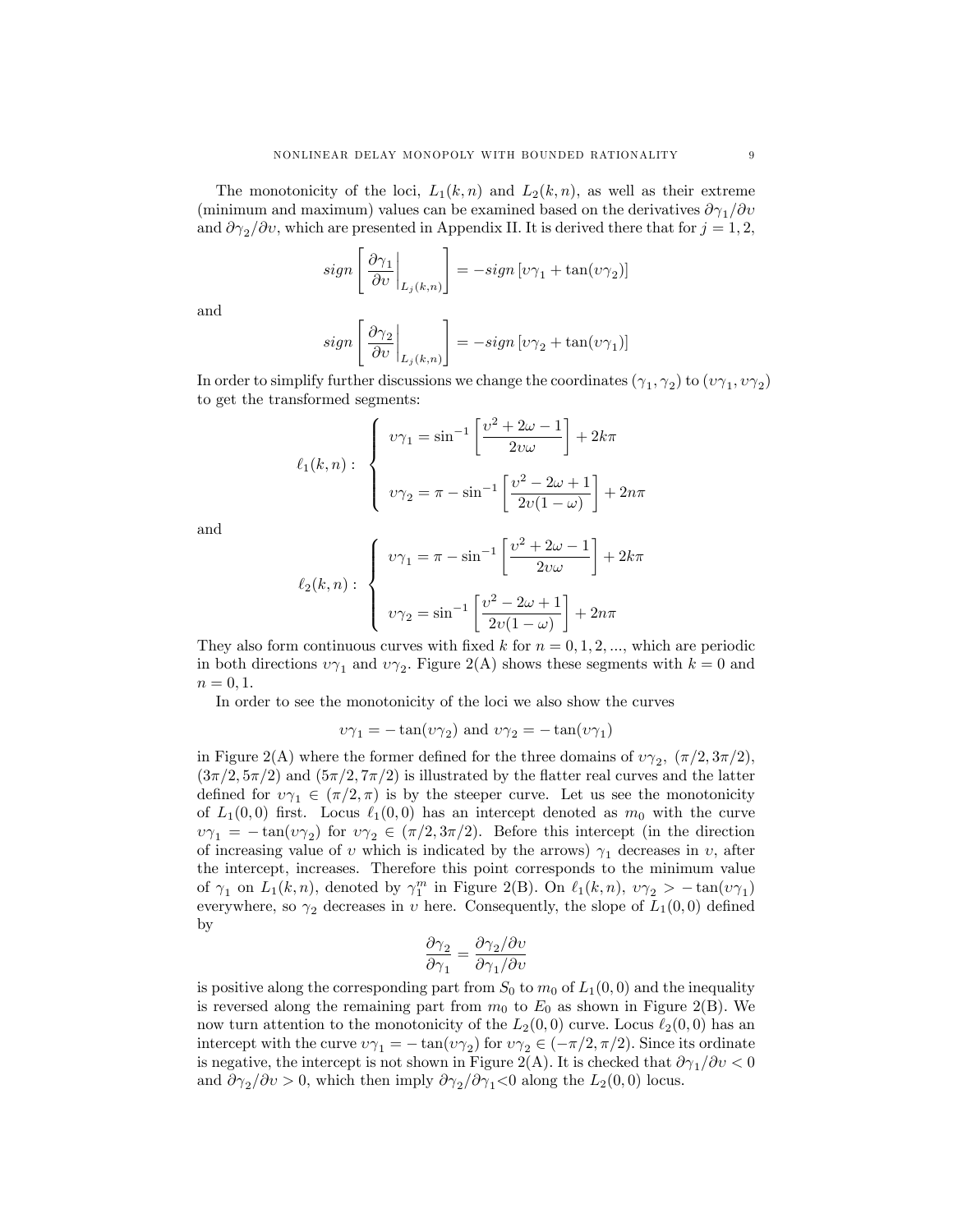The starting point  $S_0$  and end point  $E_1$  of the  $L_2(0,1)$  locus are given by

$$
\left(\frac{\pi}{2(2\omega-1)}, \frac{3\pi}{2(2\omega-1)}\right) \text{ and } \left(\frac{\pi}{2}, \frac{5\pi}{2}\right)
$$

where the ordinates of these points are the same

$$
\frac{3\pi}{2(2\omega - 1)} = \frac{5\pi}{2}
$$
 if  $\omega = 0.8$ .

Since the  $\ell_2(0,1)$  locus intercepts once with the  $v\gamma_1 = -\tan(v\gamma_2)$  curve at point M and twice with the  $v\gamma_2 = -\tan(v\gamma_1)$  curve at points A and B, the corresponding curve of  $L_2(0,1)$  takes non-monotonic shape. Let see this more precisely. As v increases from  $2\omega - 1$  to 1, the point  $(v\gamma_1, v\gamma_2)$  moves along the  $\ell_2(0, 1)$  locus from  $S_0$  to  $E_1$ . Before intercept  $M$ ,  $v\gamma_1 < -\tan(v\gamma_2)$  showing that  $\gamma_1$  increases in  $v$ , and after this intercept,  $\gamma_1$  decreases, so this point corresponds to the maximum value of  $\gamma_1$  on  $L_2(k,n)$ , denoted by  $\gamma_1^M$ . Since we have  $v\gamma_2 < -\tan(v\gamma_1)$  in the left of the  $v\gamma_2 = -\tan(v\gamma_1)$  curve and  $v\gamma_2 > -\tan(v\gamma_1)$  in the right,  $\gamma_2$  decreases between the two intercepts  $A$  and  $B$ , and increases otherwise. Therefore the first intercept corresponds to the maximum value of  $\gamma_2$  and the second corresponds to the minimum value of  $\gamma_2$  on  $L_2(k,n)$ . By the three intersections between  $S_0$  and  $E_1$ , the whole  $L_2(0,1)$  locus is divided into four pieces, along each of which we have the following slopes in the  $(\gamma_1, \gamma_2)$  plane,

(1) 
$$
\frac{\partial \gamma_2}{\partial \gamma_1}
$$
 > 0 as  $\frac{\partial \gamma_1}{\partial v}$  > 0 and  $\frac{\partial \gamma_2}{\partial v}$  > 0 between  $S_0$  and  $M$ ,  
\n(2)  $\frac{\partial \gamma_2}{\partial \gamma_1}$  < 0 as  $\frac{\partial \gamma_1}{\partial v}$  < 0 and  $\frac{\partial \gamma_2}{\partial v}$  > 0 between  $M$  and  $A$ ,  
\n(3)  $\frac{\partial \gamma_2}{\partial \gamma_1}$  > 0 as  $\frac{\partial \gamma_1}{\partial v}$  < 0 and  $\frac{\partial \gamma_2}{\partial v}$  < 0 between  $A$  and  $B$ ,  
\n(4)  $\frac{\partial \gamma_2}{\partial \gamma_1}$  < 0 as  $\frac{\partial \gamma_1}{\partial v}$  < 0 and  $\frac{\partial \gamma_2}{\partial v}$  > 0 between  $B$  and  $E_1$ .

In the same way, we can depict the loci of  $L_1(k,n)$  and  $L_2(k,n)$  for any other values of k and n. Notice that all the segments of  $L_1(k, n)$  and  $L_2(k, n)$  are located within the interval  $[\gamma_1^m, \gamma_1^M]$ . In Figure 2(B) with the parameter values specified above,

$$
\gamma_1^m \simeq 1.493
$$
 and  $\gamma_1^M \simeq 2.733$ .

In Figure 2(A), the maximum and minimum values of  $v\gamma_1$  on  $\ell_i(k,n)$  are given by

$$
\upsilon^m \gamma_1^m \simeq 1.427
$$
 and  $\upsilon^M \gamma_1^M \simeq 1.715$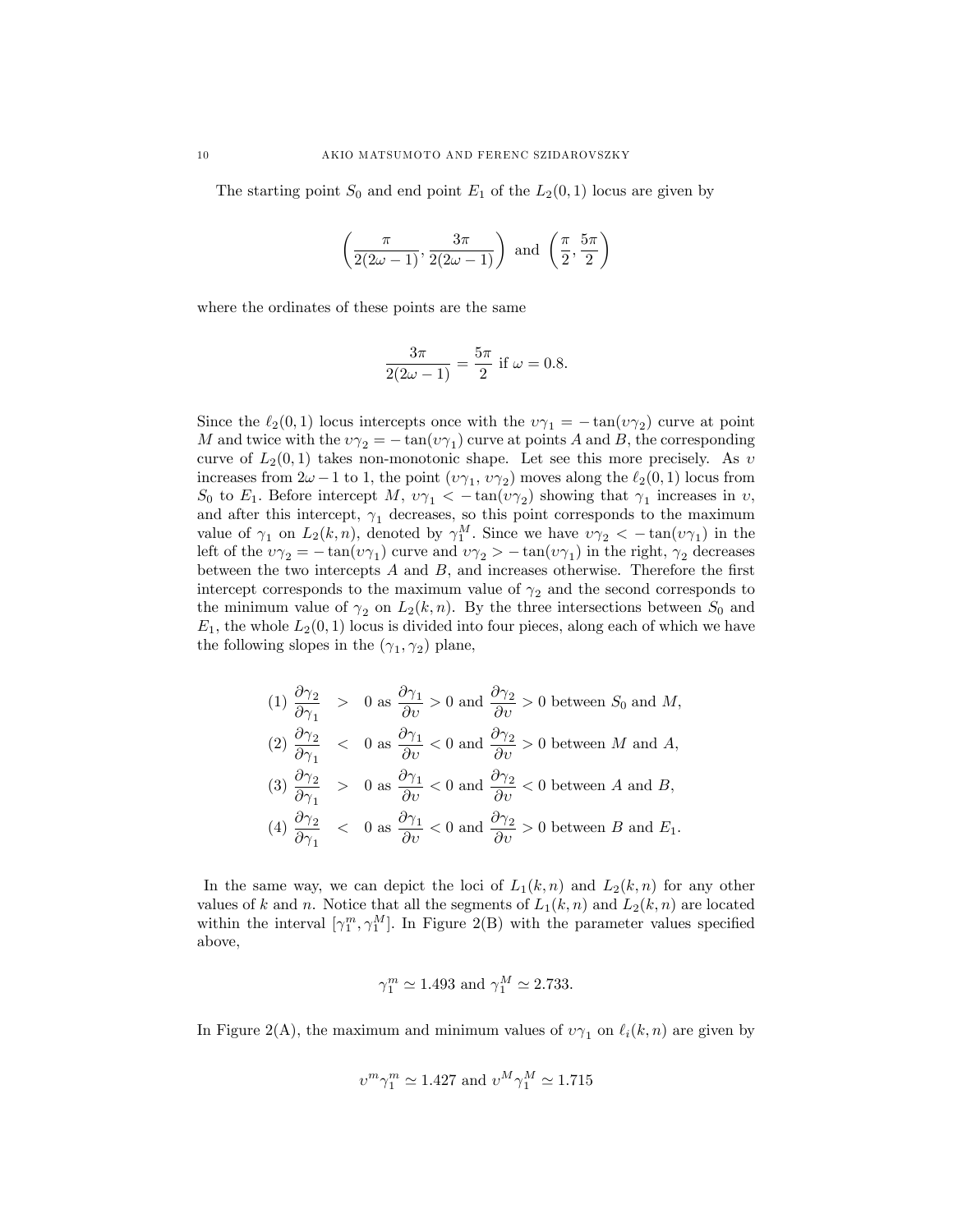

### Figure 2. Partition curves

We now turn our attention to the stability of the monopoly equilibrium. Needless to say,  $q^M$  is asymptotically locally stable when  $\tau_1 = \tau_2 = 0$ . By continuity, it is locally asymptotically stable if  $\tau_1$  and  $\tau_2$  are sufficiently small. Since the segments of  $L_1(k,n)$  and  $L_2(k,n)$  are located within the interval  $[\gamma_1^m, \gamma_1^M]$ , the vertical line with  $\gamma_1 < \gamma_1^m$  crosses none of these segments. Therefore the output adjustment process is asymptotically stable regardless of the values of  $\gamma_2 > 0$  if  $\gamma_1$  is strictly less than  $\gamma_1^m$ . Such delays of  $(\gamma_1, \gamma_2)$  are called *harmless* and belong to the light-gray rectangle in the left of Figure 3.

Next we investigate stability for  $\gamma_1 > \gamma_1^m$  and the occurrence of Hopf bifurcation. Fixing  $\gamma_2 > 0$ , we choose  $\gamma_1$  as a bifurcation parameter and then differentiate the characteristic equation (2.9) having  $\lambda = \lambda(\gamma_1)$  with respect to  $\gamma_1$  to obtain

$$
\frac{d\lambda}{d\gamma_1} + \omega e^{-\lambda \gamma_1} \left( -\frac{d\lambda}{d\gamma_1} \gamma_1 - \lambda \right) + (1 - \omega) e^{-\lambda \gamma_2} \left( -\frac{d\lambda}{d\gamma_1} \gamma_2 \right) = 0.
$$

Solving this for the inverse of  $d\lambda/d\gamma_1$  gives

$$
\left(\frac{d\lambda}{d\gamma_1}\right)^{-1} = \frac{1 - \omega\gamma_1 e^{-\lambda\gamma_1} - (1 - \omega)\gamma_2 e^{-\lambda\gamma_2}}{\lambda\omega e^{-\lambda\gamma_1}}
$$

$$
= \frac{1 - \omega\gamma_1 e^{-\lambda\gamma_1} + \gamma_2(\lambda + \omega e^{-\lambda\gamma_1})}{\lambda\omega e^{-\lambda\gamma_1}}
$$

$$
= \frac{1 + \lambda\gamma_2}{\lambda\omega e^{-\lambda\gamma_1}} + \frac{\omega(\gamma_2 - \gamma_1)}{\lambda\omega}
$$

where we used the characteristic equation (2.9). If  $\lambda = iv$ , then

$$
\operatorname{Re}\left(\frac{d\lambda}{d\gamma_1}\right)^{-1} = \operatorname{Re}\frac{1+i\upsilon\gamma_2}{i\upsilon\omega(\cos(\upsilon\gamma_1)-i\sin(\upsilon\gamma_1))}
$$

$$
= \frac{\sin(\upsilon\gamma_1)+\upsilon\gamma_2\cos(\upsilon\gamma_1)}{\upsilon\omega}
$$

so  $\text{Re}(d\lambda/d\gamma_1)$  has the same sign as  $\sin(\nu\gamma_1)+\nu\gamma_2\cos(\nu\gamma_1)$ . With any fixed positive value of  $\gamma_2$  we can gradually increase the value of  $\gamma_1$  from zero until it intercepts with a segment  $L_1(0, n)$  or  $L_2(0, n)$ . It is easy to prove that at this and each later intercepts there is a unique pure complex eigenvalue.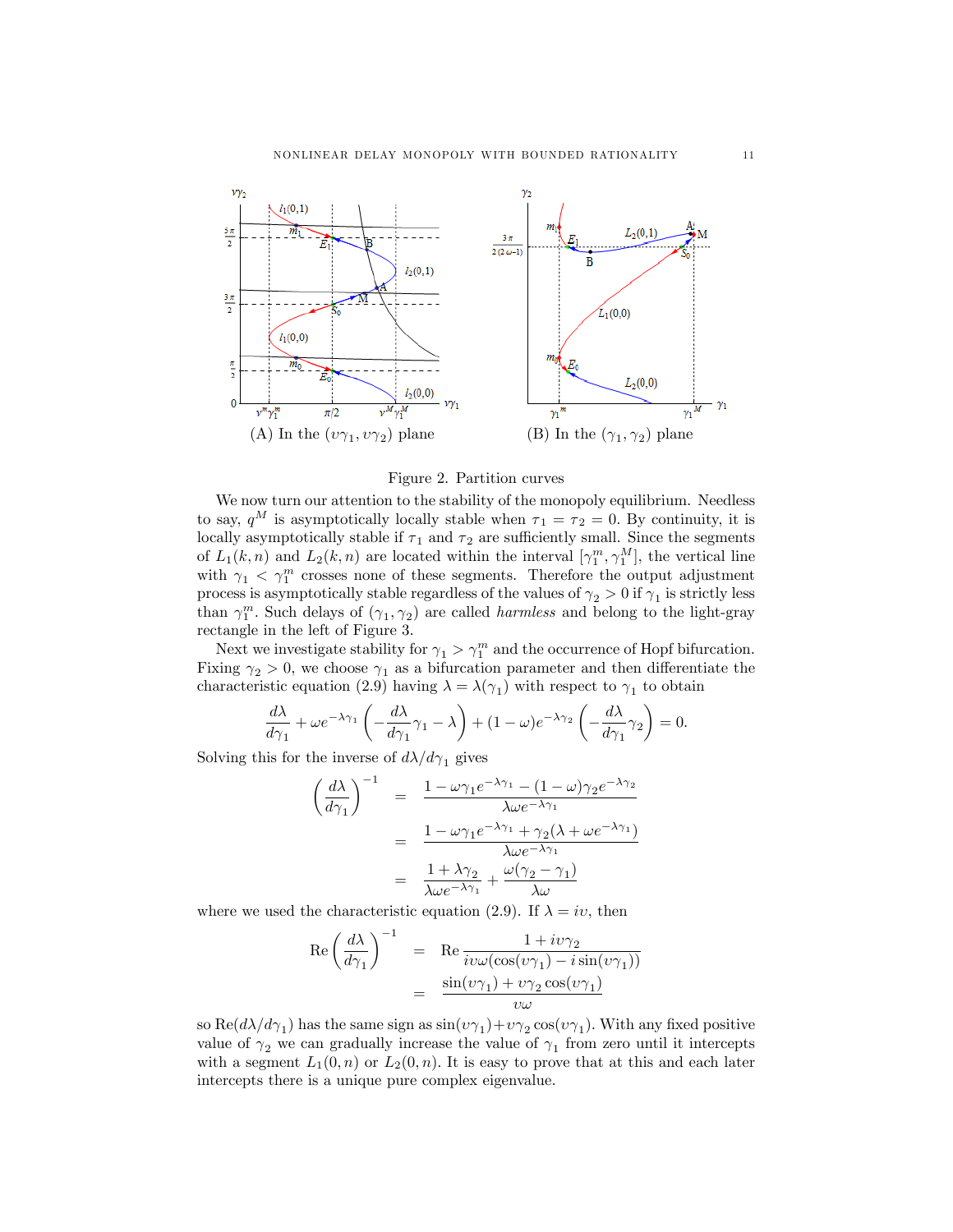Assume first that  $\gamma_1$  crosses a segment  $L_1(0,n)$  from the left. There  $v\gamma_1 \in$  $(0, \pi/2)$  implying that both  $\sin(v\gamma_1)$  and  $\cos(v\gamma_1)$  are positive as well as  $\text{Re}(d\lambda/d\gamma_1)$ 0. Therefore stability is lost everywhere on the segments  $L_1(0, n)$ . Assume next that  $\gamma_1$  crosses a segment  $L_2(0, n)$  from the left where  $\cos(v\gamma_1) \leq 0$  as  $v\gamma_1 \in [\pi/2, \pi]$ . Stability is lost when  $\text{Re}(d\lambda/d\gamma_1) > 0$  at the intercept and the real part of an eigenvalue changes sign from positive to negative if  $Re(d\lambda/d\gamma_1) < 0$ . If there was only one stability switch from negative to positive real part before, then stability is regained, since at the intercept with  $L_2(0, n)$  the real part of the same eigenvalue changes back to negative. If there are more than one stability switches from negative to positive real parts before, then stability cannot be regained, since at least one eigenvalue will still have positive real part. Based on (4.13), it is clear that

$$
\operatorname{Re}\left[\left.\frac{d\lambda}{d\gamma_1}\right|_{\lambda=iv}\right] = -\frac{\upsilon\cos(\upsilon\gamma_1)}{\omega}\left.\frac{\partial\gamma_2}{\partial\upsilon}\right|_{L_2(k,n)},
$$

therefore  $\text{Re}(d\lambda/d\gamma_1) > 0$  when  $\gamma_2$  increases in v and  $\text{Re}(d\lambda/d\gamma_1) < 0$  when  $\gamma_2$ decreases in v. Hence stability is switched to instability when  $\partial \gamma_2 / \partial v > 0$  whereas instability might be switched to stability when  $\partial \gamma_2 / \partial v < 0$ . Figure 3 illustrates these segments of  $L_i(k, n)$  for  $i = 1, 2$  with the parameter values of  $\alpha = 0.5$ ,  $a =$ 3,  $b = c = 1, \omega = 0.8, k = 0$  and  $n = 0, 1, 2$  when v increases from  $2\omega - 1$  to  $1.\overline{3}$ The points of  $L_1(0, n)$  form the red curves, and those of  $L_2(0, n)$  the blue curves while the green dotted points denoted as  $S_i$  and  $E_i$  are the starting and end points of  $L_1(k,n)$  and  $L_2(k,n)$  as indicated by the directions of the arrows.

When the real part of an eigenvalue changes from negative to positive, then stability is lost for sure. If the change is from positive to negative, then stability may be regained but not necessarily, as it is illustrated in the following two cases. If  $\gamma_2 = \gamma_2^{(1)}$  as shown in Figure 3, then the first intercept is with  $L_1(0, 2)$  where stability is lost, since the real part of an eigenvalue becomes positive. If  $\gamma_1$  is increased further, then there is a second intercept with  $L_2(0, 2)$  where the real part of the same eigenvalue becomes negative again, so stability is regained. If  $\gamma_1$  is increased even further, then there is a third intercept with  $L_1(0,1)$  where stability is lost again. However if we select  $\gamma_2 = \gamma_2^{(2)}$ , then we also have three intercepts, the first two are with  $L_1(0, 2)$  and  $L_1(0, 1)$ , so two eigenvalues will have positive real parts, and the sign of only one of them changes back to negative at the third intercept with  $L_2(0, 2)$ . Therefore in this case no stability switch occurs since stability cannot be regained. The stability region is the union of the light-gray and dark-gray areas. Hopf bifurcation occurs on the boundary curve between the gray region and the white region except where  $\gamma_2$  is minimal or maximal on  $L_2(0, n)$ , which are not really crossing points.

If the value of  $\gamma_1$  is fixed and  $\gamma_2$  is the bifurcation parameter, then by using the same approach, the same stability region is derived and Hopf bifurcation occurs at the crossing points except if  $\gamma_1 = \gamma_1^m$  or  $\gamma_1 = \gamma_1^M$ . These points are not crossing points, since the corresponding vertical line is the tangent line to  $L_1(0, n)$  or  $L_2(0, n)$ . This is the same result which was obtained earlier by Hale and Huang (1993) and Matsumoto and Szidarovszky (2011c) and summarized as follows:

<sup>&</sup>lt;sup>3</sup>We will soon refer to the two black dots denoted by  $A$  and  $B$ .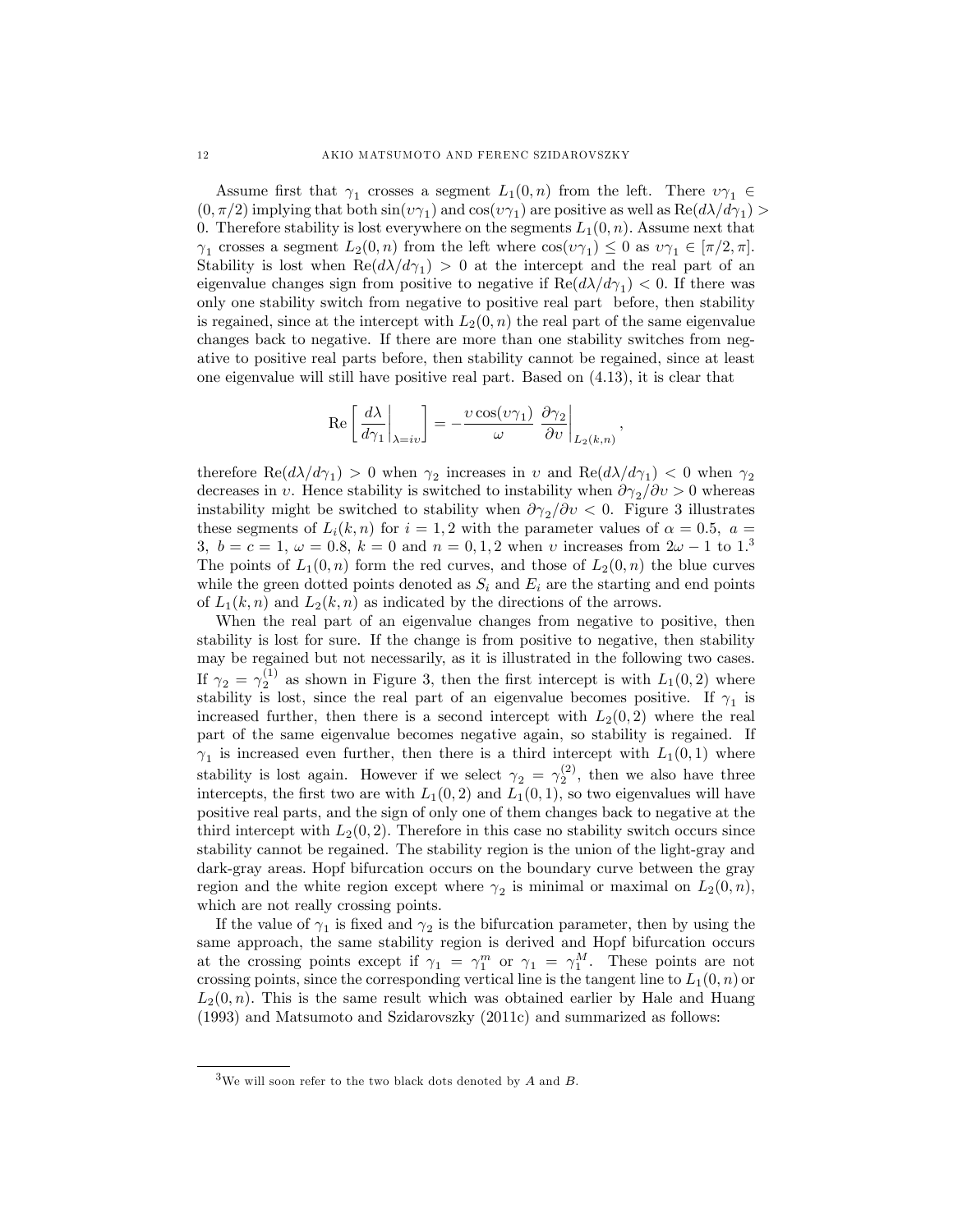**Theorem 2.** (1) Delays are harmless if  $\gamma_1 \leq \gamma_1^m$  and  $\gamma_2 \geq 0$ . (2)  $L_1(0,n)$  and  $L_2(0, n)$  constitute a stability-switch curve; The monopoly equilibrium is locally asymptotically stable in the dark-gray region of Figure 3 and it is locally unstable in the white region.



Figure 3. Stability-switch curve in the  $(\gamma_1, \gamma_2)$  plane with  $k = 0$ 

Symmetric Weights: 
$$
\omega = \frac{1}{2}
$$
:

Substituting  $\omega = 1/2$  into (2.13) and (2.14) we obtain the loci with symmetric weights,<sup>4</sup>

(2.15) 
$$
L_1(k,n): \begin{cases} \gamma_1 = \frac{1}{\nu} (\sin^{-1} [\nu] + 2k\pi) \\ \gamma_2 = \frac{1}{\nu} (\pi - \sin^{-1} [\nu] + 2n\pi) \end{cases}
$$

and

(2.16) 
$$
L_2(k,n): \begin{cases} \gamma_1 = \frac{1}{\nu} (\pi - \sin^{-1} [\nu] + 2k\pi) \\ \gamma_2 = \frac{1}{\nu} (\sin^{-1} [\nu] + 2n\pi). \end{cases}
$$

Clearly  $v$  has to be in the unit interval in order to have feasible solution.

Loci  $L_1(k,n)$  and  $L_2(k,n)$  for  $k=0,1$  and  $n=0,1$  are depicted as the red curves and the blue curves in Figure 4. When  $k = n = 0$ , these two loci construct a hyperbolic curve passing through the point  $(\pi/2, \pi/2)$  which is the common end point of  $L_1(0,0)$  and  $L_2(0,0)$ . The curve divides the  $(\gamma_1, \gamma_2)$  plane into two regions, a stable gray region in which all roots of the characteristic equation have strictly negative real part for  $(\gamma_1, \gamma_2)$  and a unstable white region in which the monopoly equilibrium becomes locally unstable, which can be proved similarly to the nonsymmetric case. Notice that the curve is symmetric with respect to the diagonal

<sup>&</sup>lt;sup>4</sup>Hale (1979) determines the geometry of the stability region with  $\omega = 1/2$  in a different way.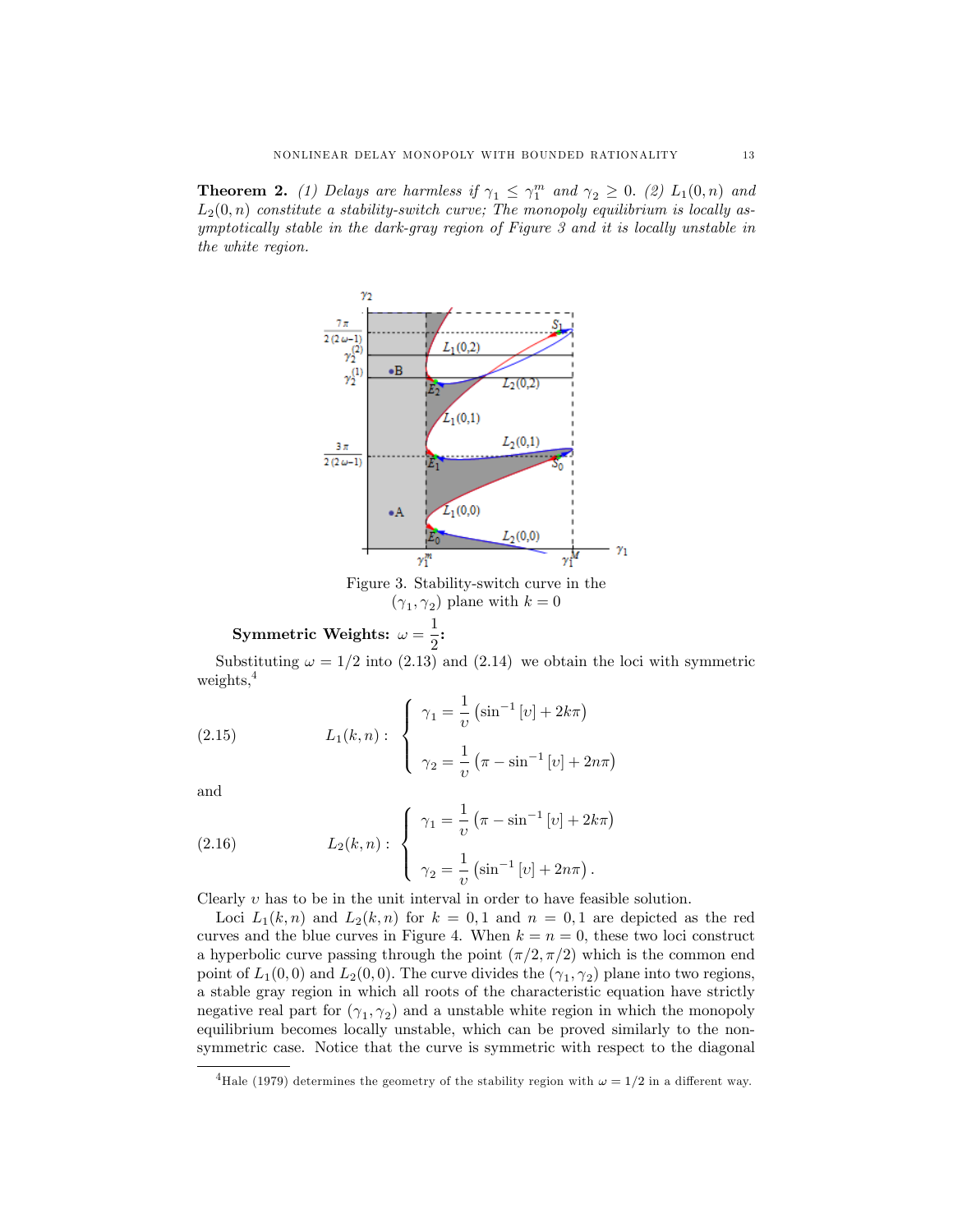and asymptotic to the lines  $\gamma_i = 1$ , since  $\sin^{-1}(v)/v$  converges to 1 as  $v \to 0$ . This implies that the monopoly equilibrium is locally asymptotically stable for any  $\gamma_i > 0$  if  $\gamma_j \leq 1$  for  $i, j = 1, 2$  and  $i \neq j$ , in other word, the delays are harmless. We have the similar results as Proposition 2 in the case of  $\omega = 1/2$ :

**Proposition 2.** (1) Given k and n,  $L_1(k,n)$  and  $L_2(k,n)$  defined on the unit interval  $[0,1]$  have the same end point. (2) Fixing k and increasing n shift the loci upward, while fixing n and increasing k shift the loci rightward. (3) Increasing  $k$ and n together shifts the loci along the diagonal line,  $\gamma_1 = \gamma_2$ .

Stability results in the symmetric case are summarized as follows:

**Theorem 3.** (1) Delays are harmless if  $\gamma_i > 0$  and  $\gamma_j \leq 1$  for  $i, j = 1, 2$  and  $i \neq j.$  (2)  $L_1(0,0)$  and  $L_2(0,0)$  constitute a stability-switch curve, below which the monopoly equilibrium is locally asymptotically stable and above which it is locally unstable.



#### 3. Numerical Simulations

In this section we perform simulations, first, to confirm the analytical results obtained above and, second, to see how the two delays affect global dynamic behavior. Throughout this section we take  $\alpha = 0.5$ ,  $a = 3$ ,  $b = c = 1$  under which  $\gamma = 1$  always implying  $\gamma_i = \tau_i$  for  $i = 1, 2$ .

#### Harmless delays:

We examine harmless delays of  $\gamma_1$  and  $\gamma_2$  such that  $\gamma_i \geq 0$  and  $\gamma_j \leq \gamma_j^m$  for  $i, j = 1, 2$  and  $i \neq j$ . Two combinations of  $(\gamma_1, \gamma_2)$  are selected from this region. Figure 5(A) illustrates a time trajectory of  $q(t)$  for  $\gamma_1 = 1.2$  and  $\gamma_2 = 3$  which are ordinates at point A in Figure 3 and so does Figure 5(B) for  $\gamma_1 = 1.2$  and  $\gamma_2 = 15$ ,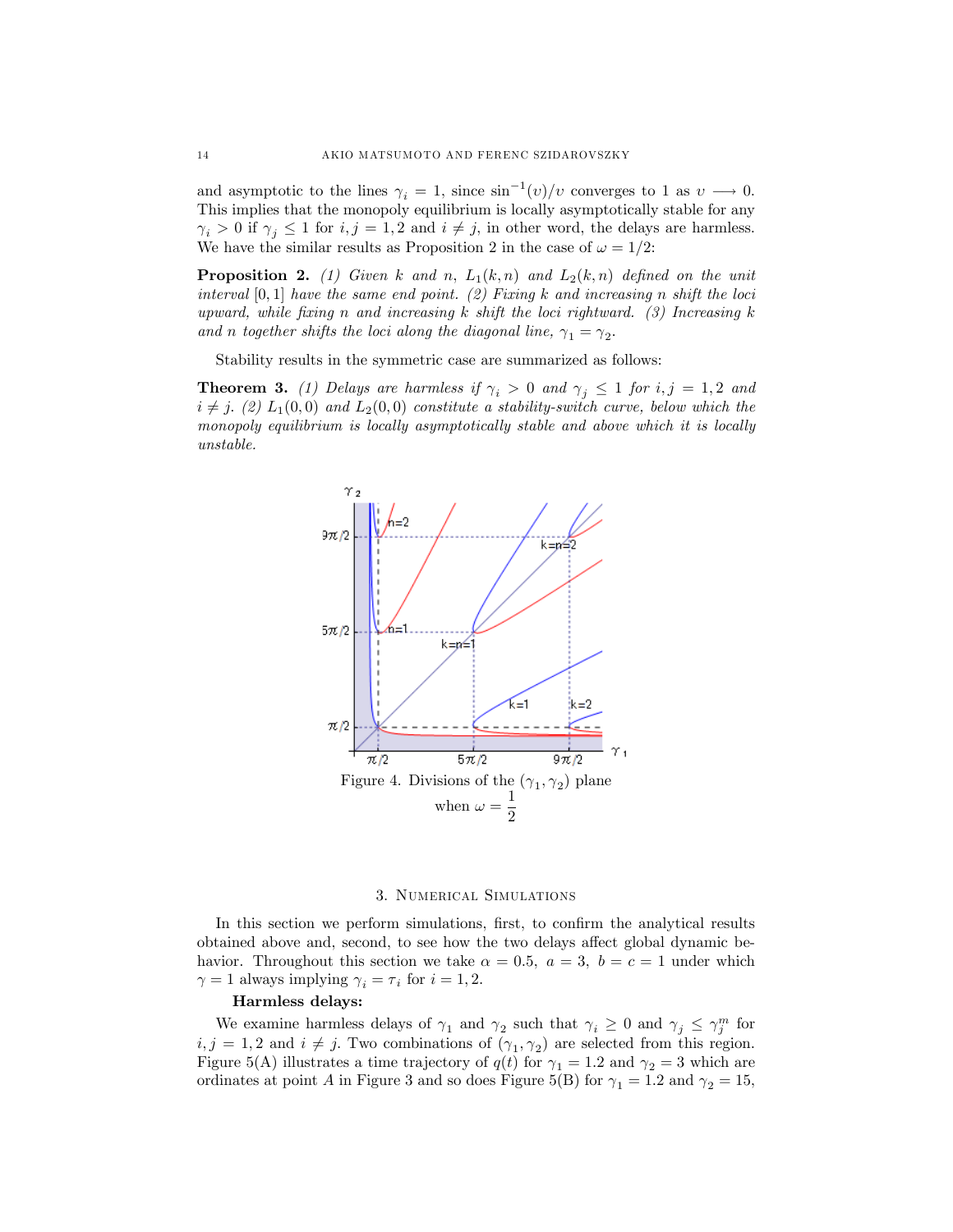which are ordinates of point B. Both trajectories take the same initial function,  $\phi(t) = 0.1$  for  $t \leq 0$ , exhibit initial disturbances, which are sooner or later disappear and finally converge to the monopoly equilibrium. The initial disturbance with the larger delay of  $\gamma_2$  is larger and more aperiodic than the one with the smaller delay of  $\gamma_2$ . The numerical simulations confirm the analytical result that delay  $\gamma_2$  has no effect on asymptotic behavior of output if  $\gamma_1 \leq \gamma_1^m$ .



Figure 5. Convergnet trajectories when the delays are harmless

#### Bifurcation diagram:

To examine global behavior of the unstable equilibrium, we fix the value of  $\gamma_1$  and increase  $\gamma_2$  from 0 to  $7\pi/(2(2w-1))$ , the upper bound of  $\gamma_2$  in Figure 3. For each value of  $\tau_2$ , the delay equation (2.7) is solved to get a time series of  $q(t)$ ,  $q(t - \gamma_1)$ and  $q(t - \gamma_2)$  for  $1000 \le t \le 2000$ . The extreme values (i.e., local maxima and local minima) of the time series  $q(t)$  are plotted against  $\gamma_2$ . The resultant extremumagainst-delay plot is called a bifurcation diagram with respect to  $\gamma_2$  in a continuous time dynamical system.

Example 1:  $\gamma_1 = 2$  and  $w = 0.8$ 

In this example,  $\gamma_2$  increases along the dotted straight line starting at  $\gamma_1 = 2$  in Figure 3. The monopoly equilibrium is stable for smaller values of  $\gamma_2$  and loses stability when  $\gamma_2$  crosses the locus of  $L_2(0,0)$  from below. However, it regains stability when  $\gamma_2$  arrives at the locus of  $L_1(0,0)$ . When  $\gamma_2$  is large enough to cross the locus of  $L_2(0,1)$  from below, the monopoly equilibrium becomes unstable. This transition of dynamics is illustrated from a different view point as a bifurcation diagram shown in Figure  $6(A)$ . The first switching to instability from stability takes place at the left most dotted point,  $\gamma_2 \simeq 0.646$ <sup>5</sup> It can be seen that the

$$
2 = \gamma_1 = \frac{1}{\upsilon} \left( \pi - \sin^{-1} \left[ \frac{\upsilon^2 + 2\omega - 1}{2\upsilon \omega} \right] + 2k\pi \right)
$$

 $5$ This threshold value is calculated as follows. Using the first equation of (2.14) and solving

for v yields  $v \approx 0.891$ , and then substituting it to the second equation of (2.14) gives  $\gamma_2 \approx 0.646$ . Another threshold values are obtained in the same way.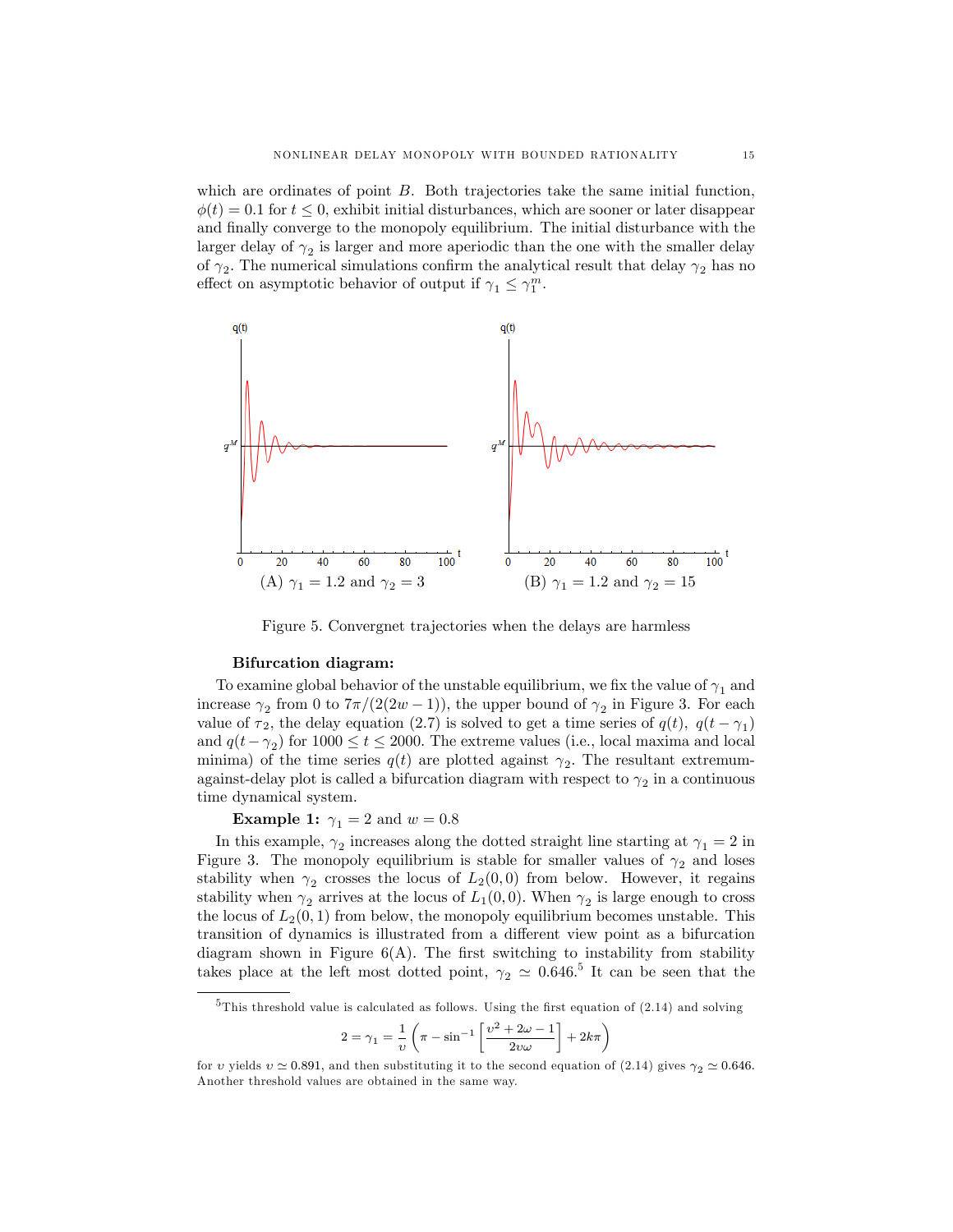stable equilibrium point bifurcates to a limit cycle having one maximum and one minimum and the amplitude of the cycle gets larger first and then smaller as  $\gamma_2$ increases. After rapid shrinking of the amplitude, instability switches to stability at the middle dotted point  $(\gamma_2 \simeq 5.441)$  and thus the trajectory converges to the monopoly equilibrium. At the right most dotted point ( $\gamma_2 \simeq 7.697$ ) a bifurcation to a limit cycle occurs and the expansion phase starts again. Since we set the upper bound of  $\gamma_2$  to 14 in this example, the equilibrium does not regain stability anymore. We will come back later to the bifurcation cascade defined for  $\gamma_2 > 14$ in Example 5 below. As indicated by the shape of the partition curves in Figure 3, the alternation between stability and instability could repeat more frequently for another value of  $\gamma_1$ , especially, for  $\gamma_1$  closer to  $\gamma_1^m$ . Two limit cycles corresponding to two different values of  $\gamma_2$  (the blue cycle for  $\gamma_2 = 4$  and the red cycle  $\gamma_2 = 12$ ) are illustrated in Figure 6(B).



Figure 6. Dynamics in Example 1

## **Example 2:**  $\gamma_1 = 2.3$  and  $w = 0.8$

In this example,  $\gamma_1$  is taken to be 2.3 and  $\gamma_2$  is increased from zero up to  $7\pi/2(2w-1)(\simeq 18.3)$ . As seen in Figure 7(A), limit cycle is born when  $\gamma_2$  enters into the instability region and its amplitude becomes gradually larger as  $\gamma_2$  increases. The cycle rapidly becomes smaller when  $\gamma_2$  approaches the stability-switching point. The equilibrium is stabilized suddenly at the left most dotted point ( $\gamma_2 \simeq 6.638$ ) and destabilized again at the right most dotted point ( $\gamma_2 \simeq 8.041$ ). The bifurcation diagram in the second instability phase implies that the number of trajectoryís extrema increases from two to four and then to eight. Further increases of  $\gamma_2$ then decrease this number from eight to four and finally to two. As a result of increasing  $\gamma_1$  in this example to 2.3 from the value 2.0 of the previous example, the bifurcation process becomes a little bit complicated and the delay equation generates a multi-period cycle. In Figure 7(B) a four-period cycle is illustrated for  $\gamma_2 = 11.$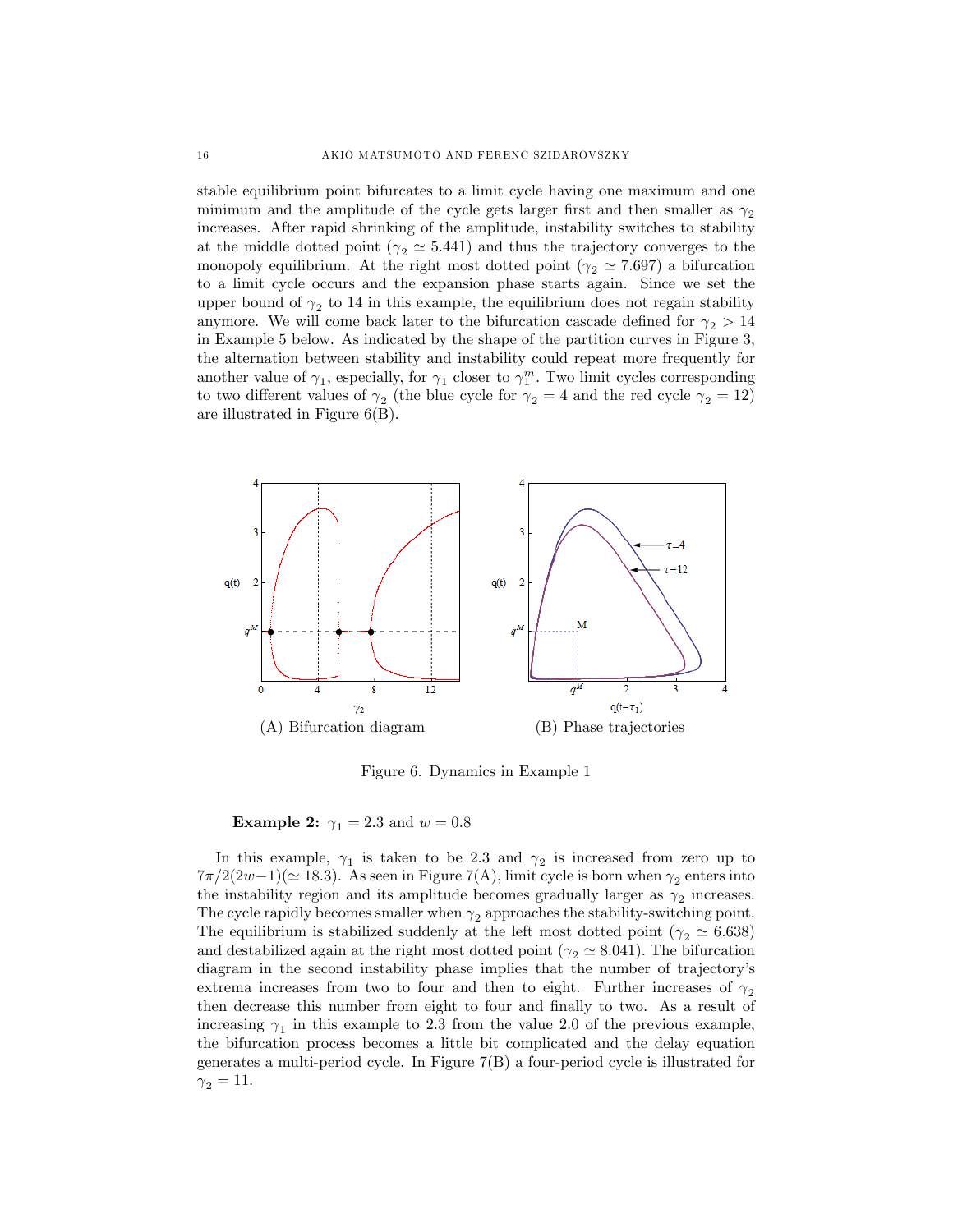

Figure 7. Dynamics in Example 2

**Example 3:**  $\gamma_1 = 2.5$  and  $w = 0.8$ 

We increase the value of  $\gamma_1$  to 2.5 and take the upper bound of  $\gamma_2$  as  $7\pi/(2(2w -$ 1) again. It can be seen in Figure 8(A) that the interval of  $\gamma_2$  can be divided into two instability phases. In the first phase in which  $\gamma_2$  is less than 7.397, dynamic behavior is almost the same as in the previous examples, although the monopoly equilibrium is now already unstable for  $\gamma_2 = 0$ . Interesting dynamics appears in the second instability phase in which the monopoly equilibrium undergoes a numberdoubling cascade, a chaotic cascade and a number-halving cascade.<sup>6</sup> The birth of complicated dynamics could be due to a larger value of  $\gamma_1$ . Figure 8(B) displays a chaotic process of  $q(t - \tau_1)$  and  $q(t)$  for  $\gamma_2 = 14$ .



Figure 8. Dynamics in Example 3

<sup>6</sup> "number" means the number of the extrema.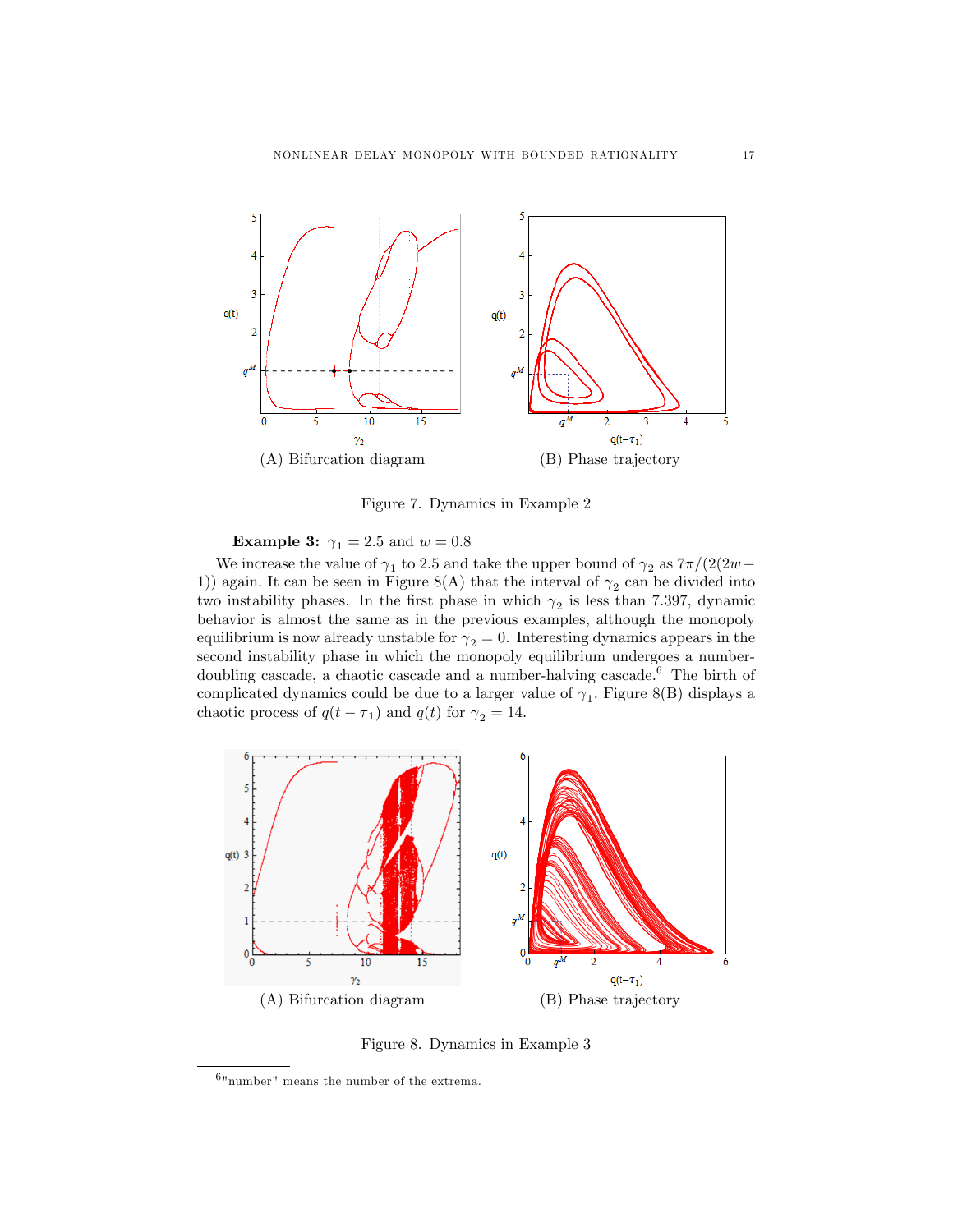**Example 4:**  $\gamma_1 = \frac{\pi}{2} \approx 1.57$  and  $w = 0.5$ 

In this example we change the value of  $w$  to 0.5 and examine dynamics in the case of symmetric weights. Taking  $\gamma_1 = \pi/2$ , we increase the value of  $\gamma_2$  from 0 to  $9\pi/2$  along the dotted vertical line passing through the points,  $(\pi/2, 5\pi/2)$ and  $(\pi/2, 9\pi/2)$  in Figure 4. The monopoly equilibrium is locally asymptotically stable for  $\gamma_2 \leq \pi/2$ . After it loses stability, there is a number-increasing cascade. In Figures 9(B) and (C), we display a one-period cycle with two maxima and two minima and a two-period cycle with three maxima and three minima. As far as the numerical simulations are concerned, only periodic cycles can be born in the symmetric case.



Example 5:  $\gamma_1 = 2$ ,  $\omega = 0.8$  and  $\gamma_2 > 14$ 

In the last example, we re-examine dynamics of Example 1 for  $\gamma_2 > 14$ . Figures 10(A) and (C) are continuations of Figure 5(A) for  $\gamma_2 > 14$  and Figure 10(B) combines Figure 10 (A) and Figure 10(C). The only difference between Figures (A) and (C) is the selection of the initial function for  $t < 0$ ,  $q_1(t) = 0.1$  in the former and  $q_1(t) = 0.8$  in the latter. The bifurcation diagrams are identical for  $\gamma_2 < 14.5$ , apparently differ for  $15 < \tau_2 < 16$  and then become identical again for  $\gamma_2$  larger than 16. Figure 10 implies the coexistence of attractors.



Figure 10. Dynamics in Example 5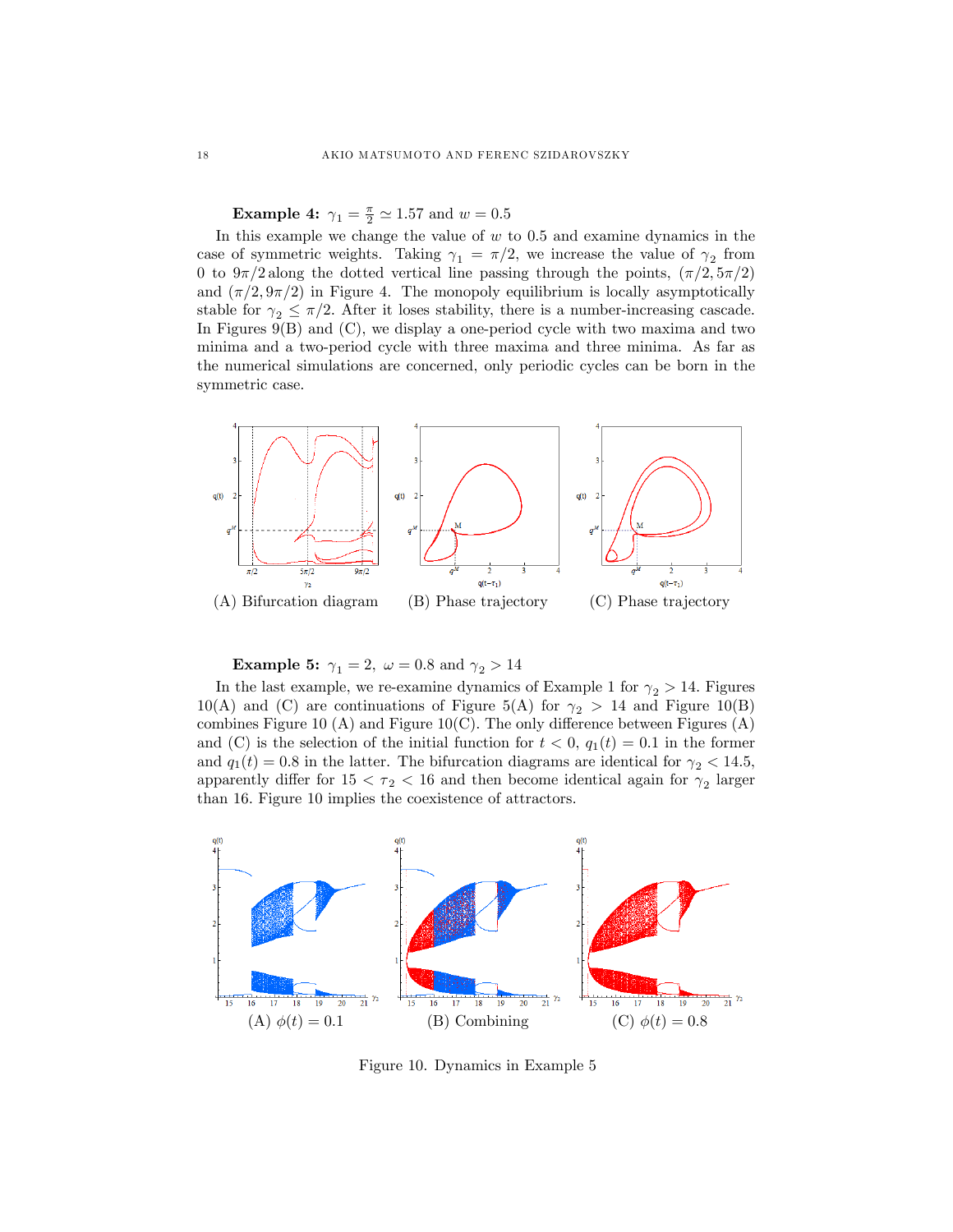#### 4. Concluding Remarks

This paper constructed a delay monopoly model in which a monopolistic Örm was boundedly rational and examined its stability/instability when dynamics was driven by the gradient process. The paper was divided into three parts. In the first part, we assumed that the monopolistic firm had one time delay in its production and detected the threshold value of the production delay at which stability switched to instability. In the second part that was the main part of this paper, we introduced two Öxed-time delays into the formation of the expected demand. We first determined the shape of the stability-switch curve that divides the parametric space of the delays into stable and unstable regions. We then showed that the monopoly equilibrium undergoes a Hopf bifurcation when the parameter combination crosses the stability-switch curve. In the final part, we specified parameter values and numerically investigated Öve special cases in detail in which the global behavior of the equilibrium was illustrated. In particular, it was demonstrated that a onedimensional differential equation with two fixed-time delays could generate a wide variety of dynamics ranging from a limit cycle to chaos with unstable monopoly equilibrium.

### Appendix I

In this Appendix I, we derive relations  $(2.13)$  and  $(2.14)$  from  $(2.11)$  and  $(2.12)$ . Moving the second term of (2.11) to the right hand side, squaring both sides and using the well-known relation  $\cos^2 \theta = 1 - \sin^2 \theta$  yield

$$
\omega^2 \left(1 - \sin^2(v\gamma_1)\right) = (1 - \omega)^2 \left(1 - \sin^2(v\gamma_2)\right).
$$

Let  $x = \sin(v\gamma_1)$  and  $y = \sin(v\gamma_2)$ . Then the last equation is written as  $\omega^2(1-x^2)=(1-\omega)^2(1-y^2)$ 

which is arranged to be

(4.1) 
$$
-\omega^2 x^2 + (1 - \omega)^2 y^2 = 1 - 2\omega.
$$

Substituting  $x = \sin(v\gamma_1)$  and  $y = \sin(v\gamma_2)$  into equation (2.12) and solving it for y yield

$$
(4.2) \t\t y = \frac{v - \omega x}{1 - \omega}.
$$

Substituting further  $(4.2)$  into  $(4.1)$  and solving the resultant equation for x give

$$
(4.3) \t\t x = \frac{v^2 + 2\omega - 1}{2v\omega}
$$

which is substituted into (4.2) to obtain

(4.4) 
$$
y = \frac{v^2 - 2\omega + 1}{2v(1 - \omega)}.
$$

Replacing x of (4.3) with  $\sin(v\gamma_1)$  and y of (4.4) with  $\sin(v\gamma_2)$ , we obtain a parameterized curve in the  $(\gamma_1, \gamma_2)$  plane:

(4.5) 
$$
\sin(v\gamma_1) = \frac{v^2 + 2\omega - 1}{2v\omega} \text{ and } \sin(v\gamma_2) = \frac{v^2 - 2\omega + 1}{2v(1 - \omega)}.
$$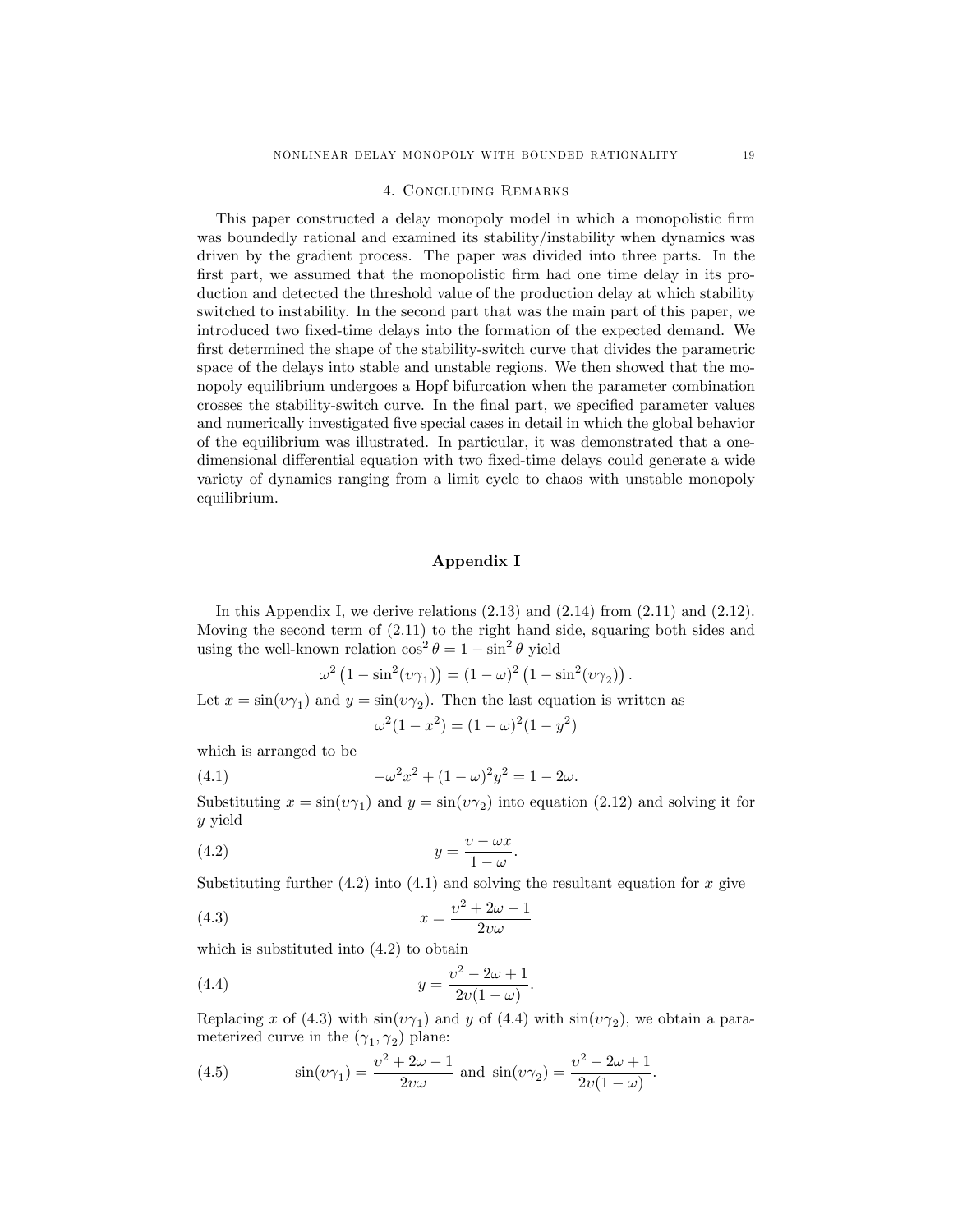In order to have real roots, we need to restrict the range of each of the right hand sides as

$$
-1 \le \frac{v^2 + 2\omega - 1}{2v\omega} \le 1 \text{ and } -1 \le \frac{v^2 - 2\omega + 1}{2v(1 - \omega)} \le 1.
$$

With  $v > 0$  and  $1 > \omega \ge 1/2$ , these inequality conditions are reduced to

$$
2\omega - 1 \le \upsilon \le 1.
$$

Since  $v^2 + 2\omega - 1 > 0$  for  $v \in [2\omega - 1, 1]$ , solving the first equation in (4.5) yields infinitely many solutions of  $\gamma_1$ :

(4.6) 
$$
\gamma_1 = \frac{1}{v} \left( \sin^{-1} \left[ \frac{v^2 + 2\omega - 1}{2v\omega} \right] + 2k\pi \right) \text{ with } k \in \mathbb{N}
$$

or

(4.7) 
$$
\gamma_1 = \frac{1}{\nu} \left( \pi - \sin^{-1} \left[ \frac{\nu^2 + 2\omega - 1}{2\nu \omega} \right] + 2\ell\pi \right) \text{ with } \ell \in \mathbb{N}
$$

where  $\mathbb N$  is a set of nonnegative integers.

We next determine  $\gamma_2$ . Since  $v^2 - 2\omega + 1$  can have both signs, we solve the second equation of (4.5) in two cases:  $v \ge \sqrt{2\omega - 1}$  and  $v < \sqrt{2\omega - 1}$ . In the first case,  $v^2 - 2\omega + 1$  is nonnegative and thus  $\sin(v\gamma_2) \ge 0$  while in the second case  $v^2 - 2\omega + 1 < 0$  and so  $sin(v\gamma_2) < 0$ . Therefore in both cases we have infinitely many solutions of  $\gamma_2$  in the form

(4.8) 
$$
\gamma_2 = \frac{1}{v} \left( \sin^{-1} \left[ \frac{v^2 - 2\omega + 1}{2v(1 - \omega)} \right] + 2m\pi \right) \text{ with } m \in \mathbb{N}
$$

or

(4.9) 
$$
\gamma_2 = \frac{1}{\nu} \left( \pi - \sin^{-1} \left[ \frac{\nu^2 - 2\omega + 1}{2\nu(1 - \omega)} \right] + 2n\pi \right) \text{ with } n \in \mathbb{N}.
$$

Two solutions of  $\gamma_1$  and two solutions of  $\gamma_2$  produce four combinations. However, only two combinations of  $(\gamma_1, \gamma_2)$  are possible since the sign of  $\cos(v\gamma_2)$  must be different from the sign of  $cos(v\gamma_1)$  due to  $(2.11)$ :

if  $\gamma_1$  is given by (4.6), then  $\gamma_2$  is given by (4.9)

and

if 
$$
\gamma_1
$$
 is given by (4.7), then  $\gamma_2$  is given by (4.8).

Therefore we have two loci of  $(\gamma_1, \gamma_2)$  for each  $k, n \in \mathbb{N}$  given in (2.13) and (2.14).

## Appendix II

In this Appendix II, we will analyze the dependence of  $\gamma_1$  and  $\gamma_2$  on v in order to examine the shape of the loci. Consider first a segment  $L_1(k, n)$ . Simple differentiation shows that

$$
\frac{\partial \gamma_1}{\partial v}\Big|_{L_1} = -\frac{1}{v^2} \left( \sin^{-1} \left( \frac{v^2 + 2\omega - 1}{2v\omega} \right) + 2k\pi \right) + \frac{1}{v} \frac{-1}{\sqrt{1 - \left( \frac{v^2 + 2\omega - 1}{2v\omega} \right)^2}} \frac{v^2 - 2\omega + 1}{2v^2 \omega}
$$

$$
= -\frac{1}{v^2} v \gamma_1 + \frac{1}{v^2 \cos(v\gamma_1)} \sin(v\gamma_2) \frac{1 - \omega}{\omega}
$$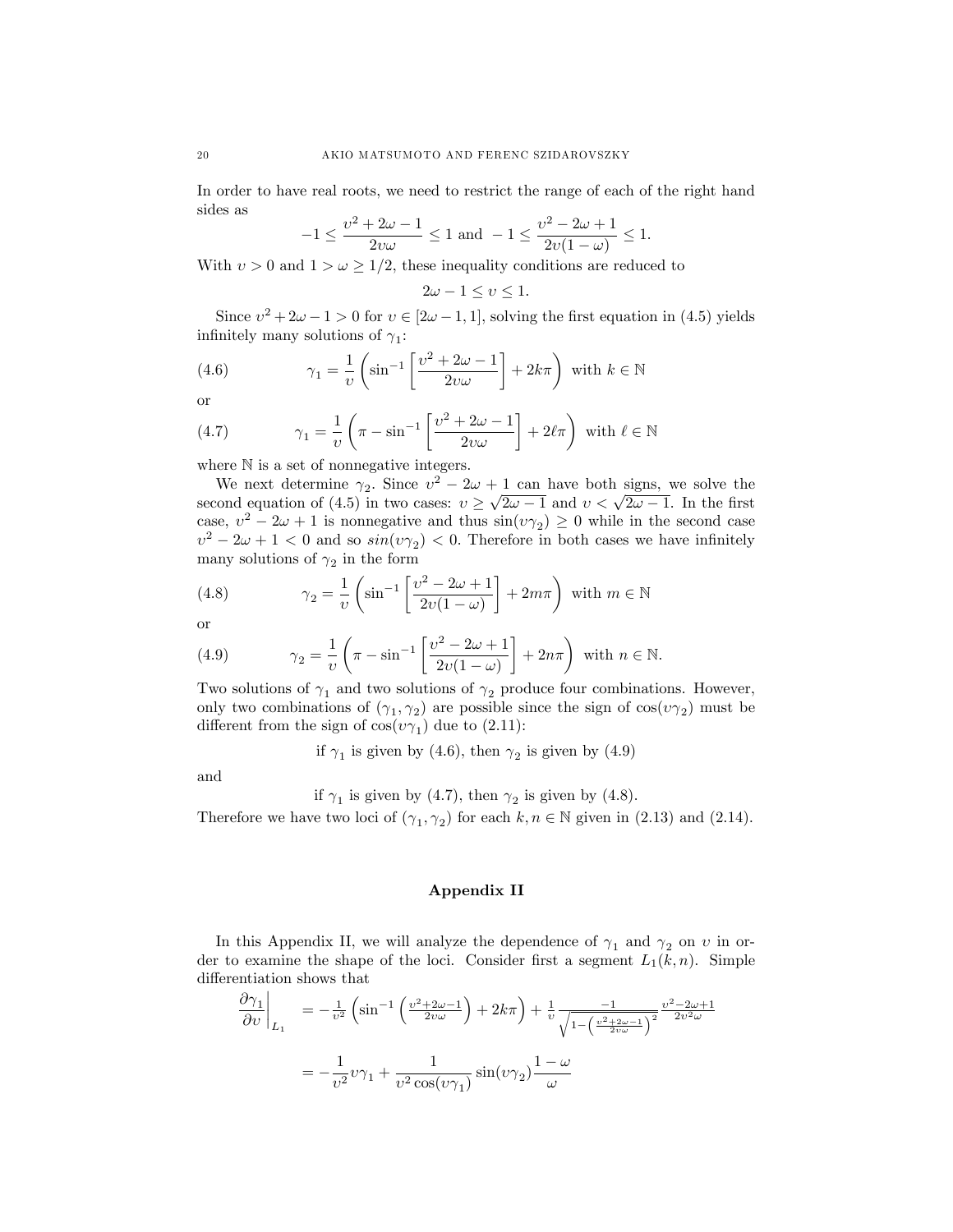We use the first equation of  $(2.13)$  and  $(2.11)$  to obtain

(4.10) 
$$
\left. \frac{\partial \gamma_1}{\partial v} \right|_{L_1} = -\frac{1}{v^2} \left( v \gamma_1 + \tan(v \gamma_2) \right)
$$

Since  $cos(v\gamma_1) < 0$  on  $L_2(k, n)$ , we also have

(4.11) 
$$
\left. \frac{\partial \gamma_1}{\partial v} \right|_{L_2} = -\frac{1}{v^2} \left( v \gamma_1 + \tan(v \gamma_2) \right).
$$

Similarly

$$
\frac{\partial \gamma_2}{\partial v}\Big|_{L_1} = -\frac{1}{v^2} \left( \pi - \sin^{-1} \left( \frac{v^2 - 2\omega + 1}{2v(1 - \omega)} \right) + 2n\pi \right) + \frac{1}{v} \frac{-1}{\sqrt{1 - \left( \frac{v^2 - 2\omega + 1}{2v(1 - \omega)} \right)^2}} \frac{v^2 + 2\omega - 1}{2v(1 - \omega)}
$$

$$
= -\frac{1}{v^2}v\gamma_2 + \frac{1}{v^2\cos(v\gamma_2)}\sin(v\gamma_1)\frac{\omega}{1-\omega}
$$

Therefore we have

(4.12) 
$$
\frac{\partial \gamma_2}{\partial v}\bigg|_{L_1} = -\frac{1}{v^2} \left(v\gamma_2 + \tan(v\gamma_1)\right)
$$

and

(4.13) 
$$
\left.\frac{\partial \gamma_2}{\partial v}\right|_{L_2} = -\frac{1}{v^2} \left(v\gamma_2 + \tan(v\gamma_1)\right),
$$

since  $cos(v\gamma_2) > 0$  on  $L_2(k, n)$ .